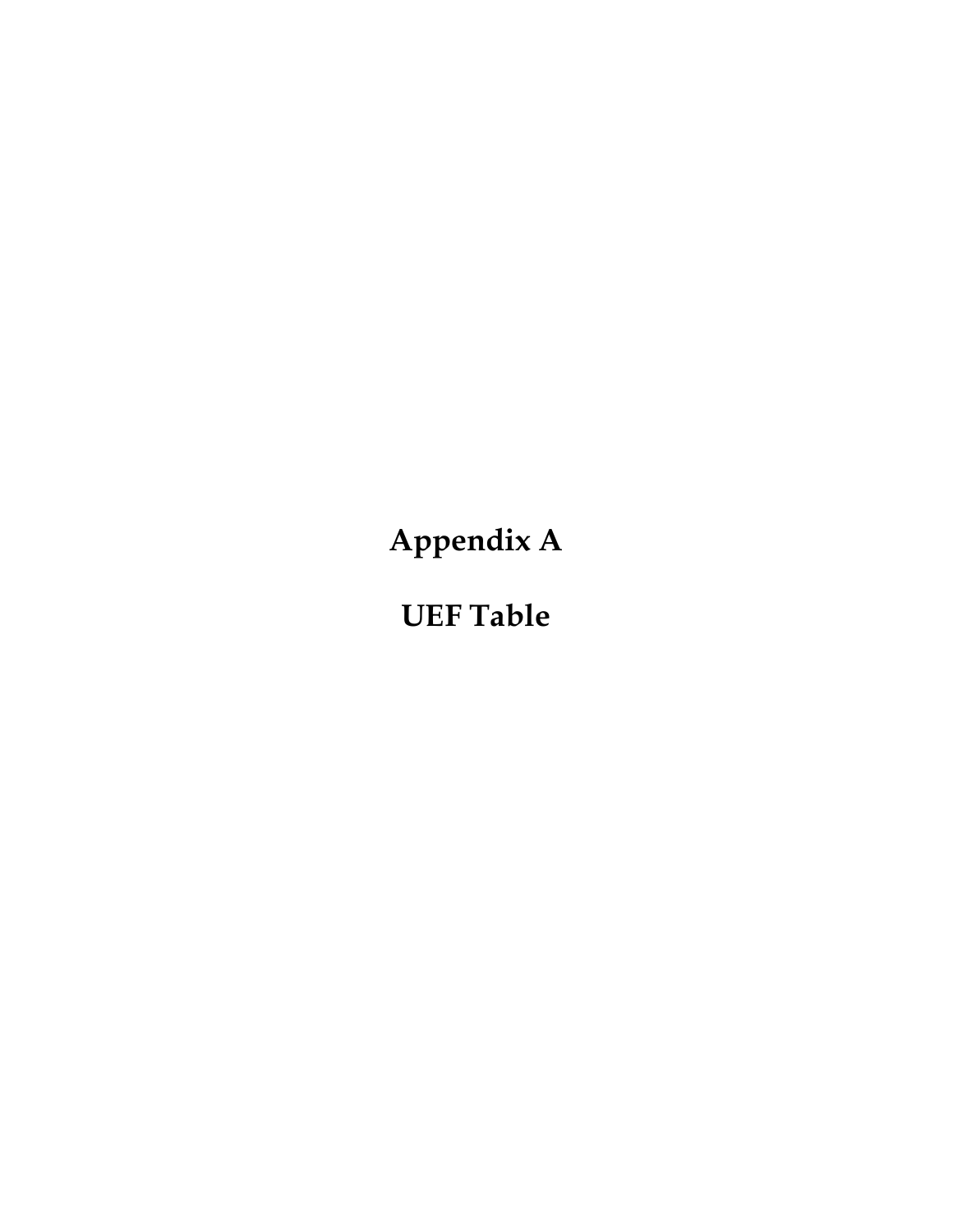#### Unified Emission Factors for Open Molding of Composites

July 23, 2001

#### Emission Rate in Pounds of Styrene Emitted per Ton of Resin or Gelcoat Processed

| Styrene content in resin/gelcoat, % (1)      | $+33^{(2)}$             | 33  | 34  | 35          | 36  | 37      | 38  | 39      | 40  | 41                                                                                                | 42  | 43      | 44  | 45              | 46      | 47  | 48                          | 49          | 50      | $3-50^{(2)}$                                                                                                                                             |
|----------------------------------------------|-------------------------|-----|-----|-------------|-----|---------|-----|---------|-----|---------------------------------------------------------------------------------------------------|-----|---------|-----|-----------------|---------|-----|-----------------------------|-------------|---------|----------------------------------------------------------------------------------------------------------------------------------------------------------|
| Manual                                       | 0.126 x %styrene x 2000 | 83  | 89  | 94          | 100 | 106     | 112 | 117     | 123 | 129                                                                                               | 134 | 140     | 146 | 152             | 157     | 163 | 169                         |             | 174 180 | ((0.286 x %styrene) - 0.0529) x 2000                                                                                                                     |
| Manual w/ Vapor Suppressed Resin VSR (3)     |                         |     |     |             |     |         |     |         |     |                                                                                                   |     |         |     |                 |         |     |                             |             |         | Manual emission factor [listed above] x (1 - (0.50 x specific VSR reduction factor for each resin/suppressant formulation))                              |
| Mechanical Atomized                          | 0.169 x %styrene x 2000 | 111 | 126 | 140         | 154 | 168 183 |     | 197 211 |     | 225   240   254   268   283   297   311                                                           |     |         |     |                 |         |     | 325 340 354                 |             |         | ((0.714 x %styrene) - 0.18) x 2000                                                                                                                       |
| Mechanical Atomized with VSR (3)             |                         |     |     |             |     |         |     |         |     |                                                                                                   |     |         |     |                 |         |     |                             |             |         | Mechanical Atomized emission factor [listed above] x (1 - (0.45 x specific VSR reduction factor for each resin/suppressant formulation))                 |
| Mechanical Atomized Controlled Spray (4)     | 0.130 x %styrene x 2000 | 86  | 97  | 108         | 119 | 130     | 141 | 152     | 163 | 174                                                                                               | 185 | 196     | 207 | 218             | 229 240 |     |                             | 251 262 273 |         | 0.77 x ((0.714 x %styrene) - 0.18) x 2000                                                                                                                |
| Mechanical Controlled Spray with VSR         |                         |     |     |             |     |         |     |         |     |                                                                                                   |     |         |     |                 |         |     |                             |             |         | mechanical Atomized Controlled Spray emission factor [isted above] x (1 - (0.45 x specific VSR reduction factor for each resin/suppressant formulation)) |
| Mechanical Non-Atomized                      | 0.107 x %styrene x 2000 |     | 74  | 77          | 80  | 83      | 86  | 89      | 93  | 96                                                                                                | 99  | 102     | 105 | 108             |         |     | 111   115   118   121   124 |             |         | ((0.157 x %styrene) - 0.0165) x 2000                                                                                                                     |
| Mechanical Non-Atomized with VSR (3)         |                         |     |     |             |     |         |     |         |     |                                                                                                   |     |         |     |                 |         |     |                             |             |         | Mechanical Mon-Atomized emission factor [listed above] x (1 - (0.45 x specific VSR reduction factor for each resin/suppressant formulation))             |
| Filament application                         | 0.184 x %styrene x 2000 | 122 | 127 | $133 +$     | 438 | 144     | 149 | 155     | 160 | 166                                                                                               |     | 177     | 182 | 188             |         |     | 193   199   204   210   215 |             |         | ((0.2746 x %styrene) - 0.0298) x 2000                                                                                                                    |
| Filament application with VSR <sup>(3)</sup> | 0.120 x %styrene x 2000 | 79  | 83  | 86          | 90  | 95      | Q7  | 100     | 104 | 108                                                                                               | 111 | 115     | 118 | 122             | 125     | 129 |                             | 133 136 140 |         | 0.65 x ((0.2746 x %styrene) - 0.0298) x 2000                                                                                                             |
| Gelcoat Application                          | 0.445 x %styrene x 2000 | 294 | 315 | 336         | 356 | 377     |     |         |     | 398 416 439 460 481                                                                               |     |         |     | 501 522 543 564 |         | 584 | 605 626 646                 |             |         | ((1.03646 x %styrene) - 0.195) x 2000                                                                                                                    |
| Gelcoat Controlled Spray Application (4)     | 0.325 x %styrene x 2000 | 215 | 230 | 245         | 260 | 275 290 |     | 305 321 |     | 356 351                                                                                           |     | 366 381 |     | 396             | 411     | 427 | 442 457                     |             | 472     | 0.73 x ((1.03646 x %styrene) - 0.195) x 2000                                                                                                             |
| Gelcoat Non-Atomized Application ®           | SEE Note 9 below        |     |     | 205 214 227 |     | 232     | 241 |         |     | 250 259 268 278 207 296 305                                                                       |     |         |     |                 | 314     | 323 | 332 341                     |             | 350     | ((0.4506 x %styrene) - 0.0505) x 2000                                                                                                                    |
| Covered-Cure after Roll-Out                  |                         |     |     |             |     |         |     |         |     | Non-VSrc process emission factor (listed above) x (0.80 for Manual <or> 0.85 for Mechanical)</or> |     |         |     |                 |         |     |                             |             |         |                                                                                                                                                          |
| Covered-Cure without Roll-Out                |                         |     |     |             |     |         |     |         |     | Non-VSR process emission factor [isted above] x (0.50 for Manual <                                |     |         |     |                 |         |     | $\geq 0.55$ for Mechanical) |             |         |                                                                                                                                                          |

Emission Rate in Pounds of Methyl Methacrylate Emitted per Ton of Gelcoat Processed

| MMA content in gelcoat, % (*)       |           |    |    |      |            |       | o              |             |     | 11  | 12   | 13 | 14 | 15 | . 16 | 18 | 13                                      | 20                 |
|-------------------------------------|-----------|----|----|------|------------|-------|----------------|-------------|-----|-----|------|----|----|----|------|----|-----------------------------------------|--------------------|
| Gel coat application <sup>(7)</sup> | 30.<br>wu | 45 | 60 | $-1$ | - 55<br>ນພ | 199 I | 105 100<br>120 | 135<br>1991 | 150 | 165 | 1180 |    |    |    |      |    | 195   210   225   240   255   270   285 | 0.75 x %MMA x 2000 |

Notes

Gel Coat

1 Including styrene monomer content as supplied, plus any extra styrene monomer added by the molder, but before addition of other additives such as powders, filers, glass,...etc.

2 Formulas for materials with styrene content < 33% are based on the emission rate at 33% (constant emission factor expressed as percent of available styrene), and for styrene content > 50% on the emission rate based on th are not based on test data but are believed to be conservative estimates. The value for "% styrene" in the formulas should be input as a fraction. For example, use the input value 0.30 for a resin with 30% styrene content

3 The VSR reduction factor is determined by testing each resin/suppressant formulation according to the procedures detailed in the CFA Vapor Suppressant Effectiveness Test.

4 SEE the CFA Controlled Spray Handbook for a detailed description of the controlled spray procedures.

5 The effect of vapor suppressants on emissions from filament winding operations is based on the Dow Filament Winding Emissions Study.

6 Including MMA monomer content as supplied, plus any extra MMA monomer added by the molder, but before addition of other additives such as powders, filers, glass,...etc.

7 Based on gelcoat data from MMMA Emission Study.

8 SEE the July 17, 2001 EECS report Emission Factors for Non-Atomized Application of Gel Coats used in the Open Molding of Composites for a detailed description of the non-atomized gelocal testing.

9 Use the equation ((0.4506 x %styrene) - 0.0505) x 2000 for gelocats with styrene contents between 19% and 32% by wt.; use the equation 0.185 x %styrene x 2000 for gelocats with less than 19% styrene content by wt.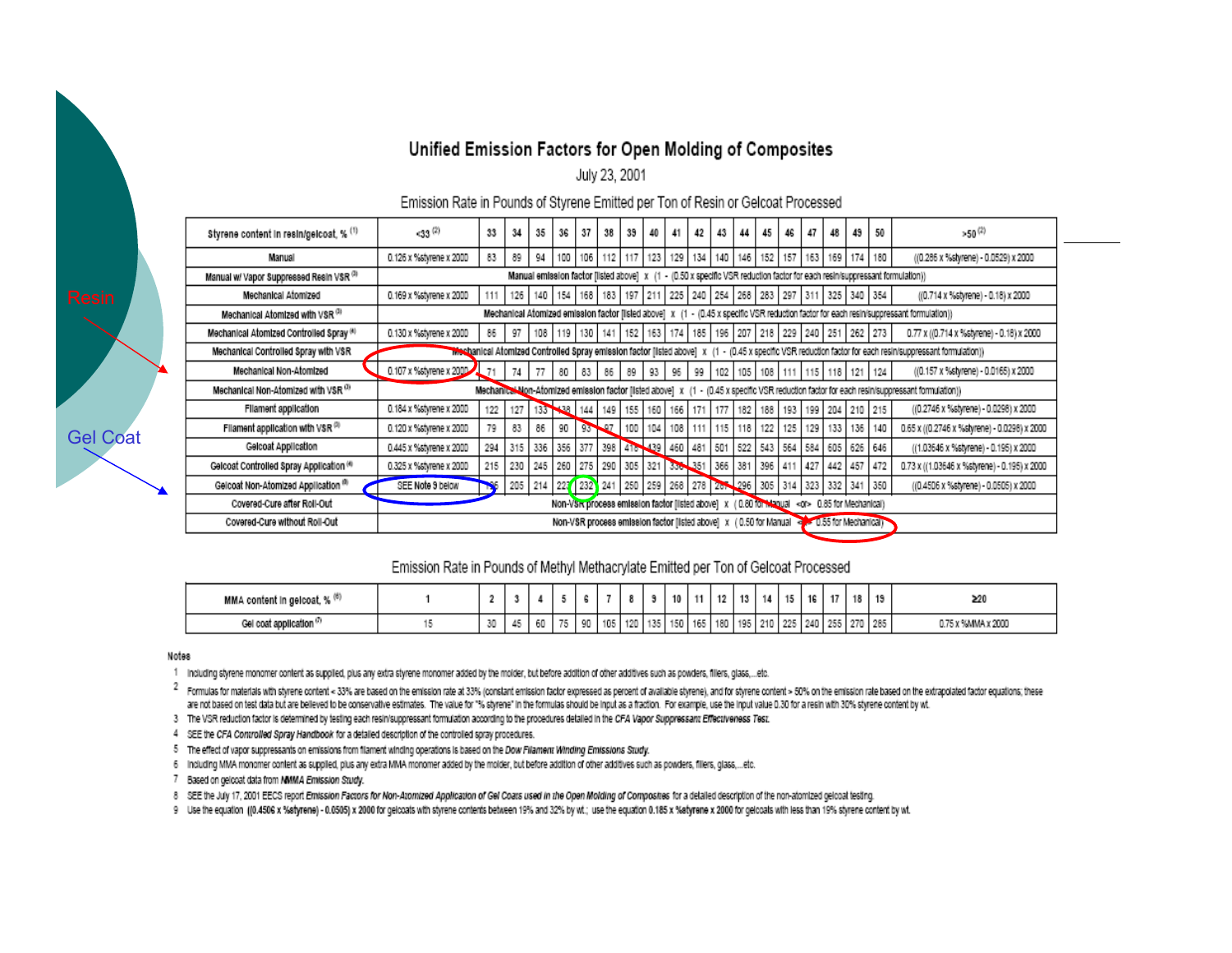Appendix B

PTE Calculations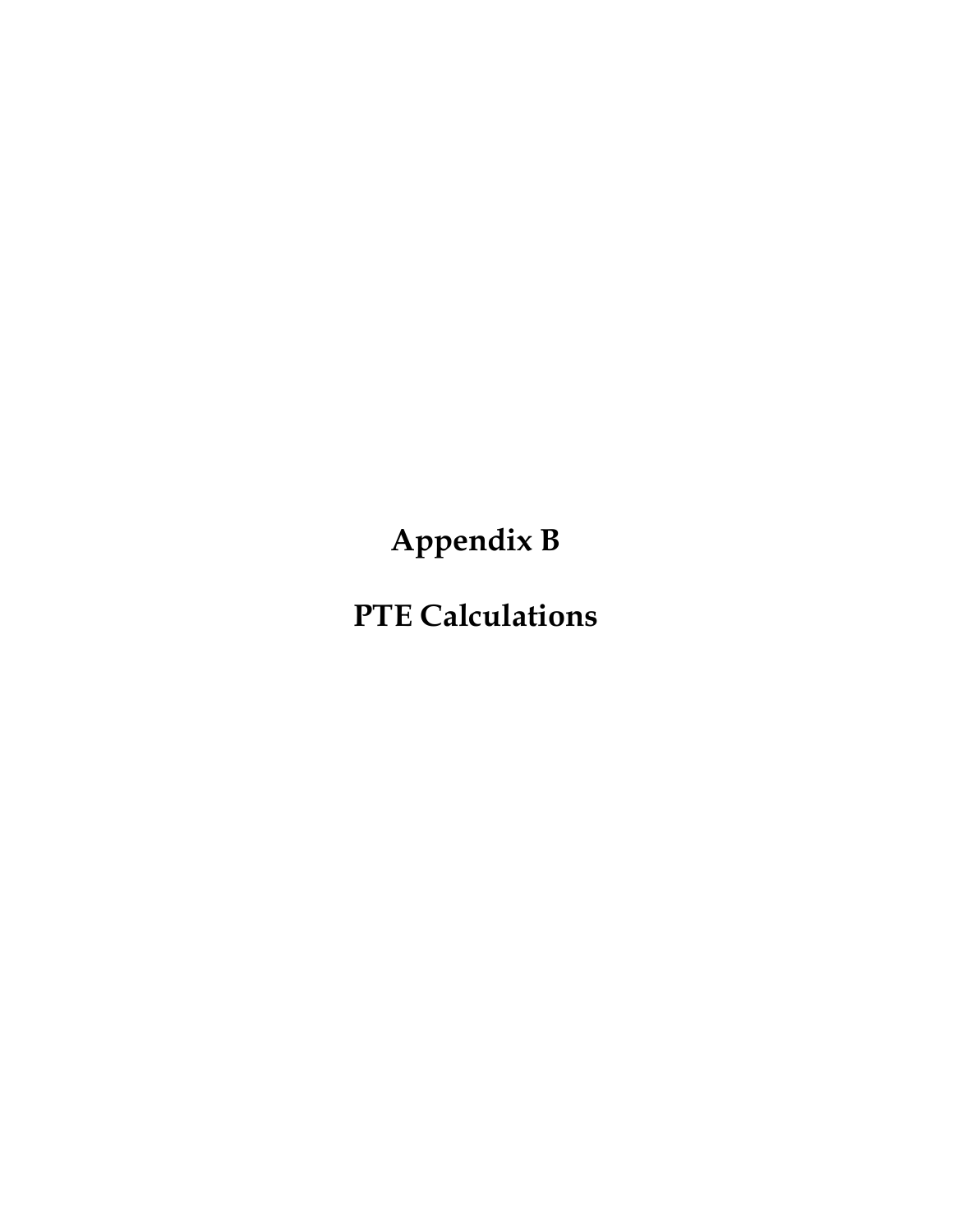# Mold Maintenance & Repair Operations PTE Determination from plantwide usage

| Coating       | Usage (gal/hr) | Density (lb/gal) | %VOC  | % HAP |       | VOC (tons)   Toluene (tons) |
|---------------|----------------|------------------|-------|-------|-------|-----------------------------|
| 905 Cleaner   | 0.6516         | 7.05             | 100   | 70    | 20.12 | 14.08                       |
| Tooling Gel   | 0.0044         | 9.3              | 47    | 47    | 0.08  | 0.06                        |
| 910 Sealer    | 0.0818         | 7.3              | 94.52 |       | 2.47  | 0.00                        |
| <b>Totals</b> |                |                  |       |       | 22.68 | 14.14                       |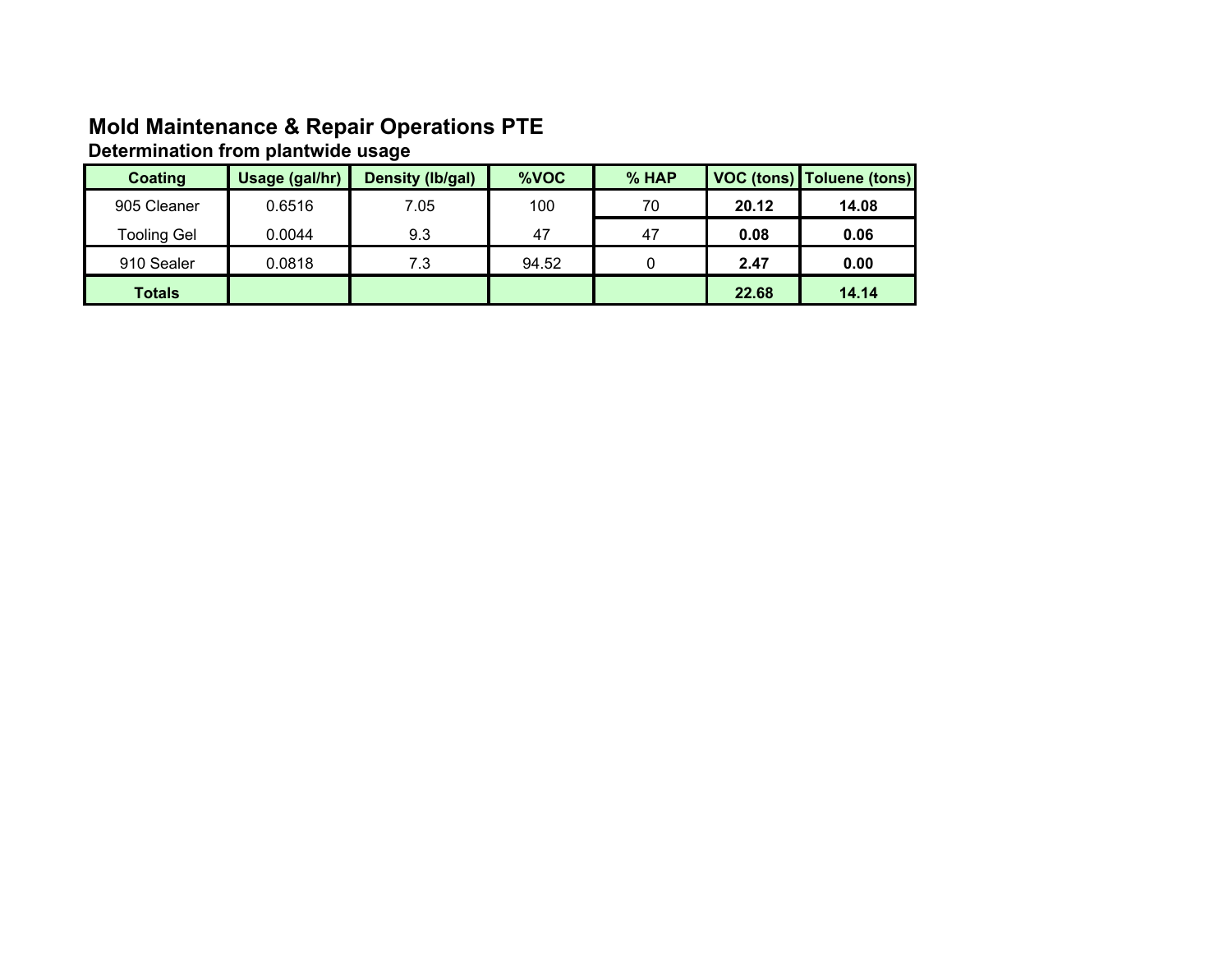### Gel Coat and Resin PTE Calculations

#### VOC/HAP Emissions

| <b>Coating</b> | Usage (ton/hr) | % Styrene * | <b>VOC/HAP Emission Factor</b><br>(lb/ton) | VOC/HAP (ton/yr) |
|----------------|----------------|-------------|--------------------------------------------|------------------|
| Gel Coat       | 0.2141         | 37          | 275.00                                     | 257.88           |
| Resin **       | 0.4688         | 31          | 80.60                                      | 165.50           |
| <b>Totals</b>  |                |             | 355.60                                     | 423.38           |

\* Assumes highest Styrene content possible that would be used

\*\* Assumes resin with highest emission factor. VIP Resin is less therefore, not used.

#### PM/PM10 Emissions

| Coating       | Usage (ton/hr) | % Solids * | % Transfer Efficiency **                                                                        |    | 1% Control Efficiency PTE Before Controls (tons) | <b>PTE After Controls (tons)</b> |
|---------------|----------------|------------|-------------------------------------------------------------------------------------------------|----|--------------------------------------------------|----------------------------------|
| Gel Coat      | 0.2141         | 69         | 90                                                                                              | 99 | 129.41                                           | 1.29                             |
| Resin         | 0.4688         | 75         | 90                                                                                              | 99 | 308.00                                           | 3.08                             |
| <b>Totals</b> |                |            |                                                                                                 |    | 437.41                                           | 4.37                             |
|               |                |            | * Assumes highest Solids content possible that would be used, which would be from White Gelcoat |    |                                                  |                                  |

\*\* Taken from guidance in Controlled Spray Handbook, but with conservative numbers derived from it

Catalyst figures are not included for particulate emissions because there are no solid in these products

#### Gel Coat and Resin Catalyst Emissions

| Coating                  | Usage (ton/hr) | $%VOC **$ | VOC (tons) |
|--------------------------|----------------|-----------|------------|
| <b>Resin Catalyst *</b>  | 0.0056         |           | 0.98       |
| <b>Gel Coat Catalyst</b> | 0.0028         |           | 0.49       |
| <b>Totals</b>            |                |           | 1.47       |

\* Assumes highest emitting resin catalyst, which is lauan backed.

\*\* There is no HAPs in these products, they are MEK based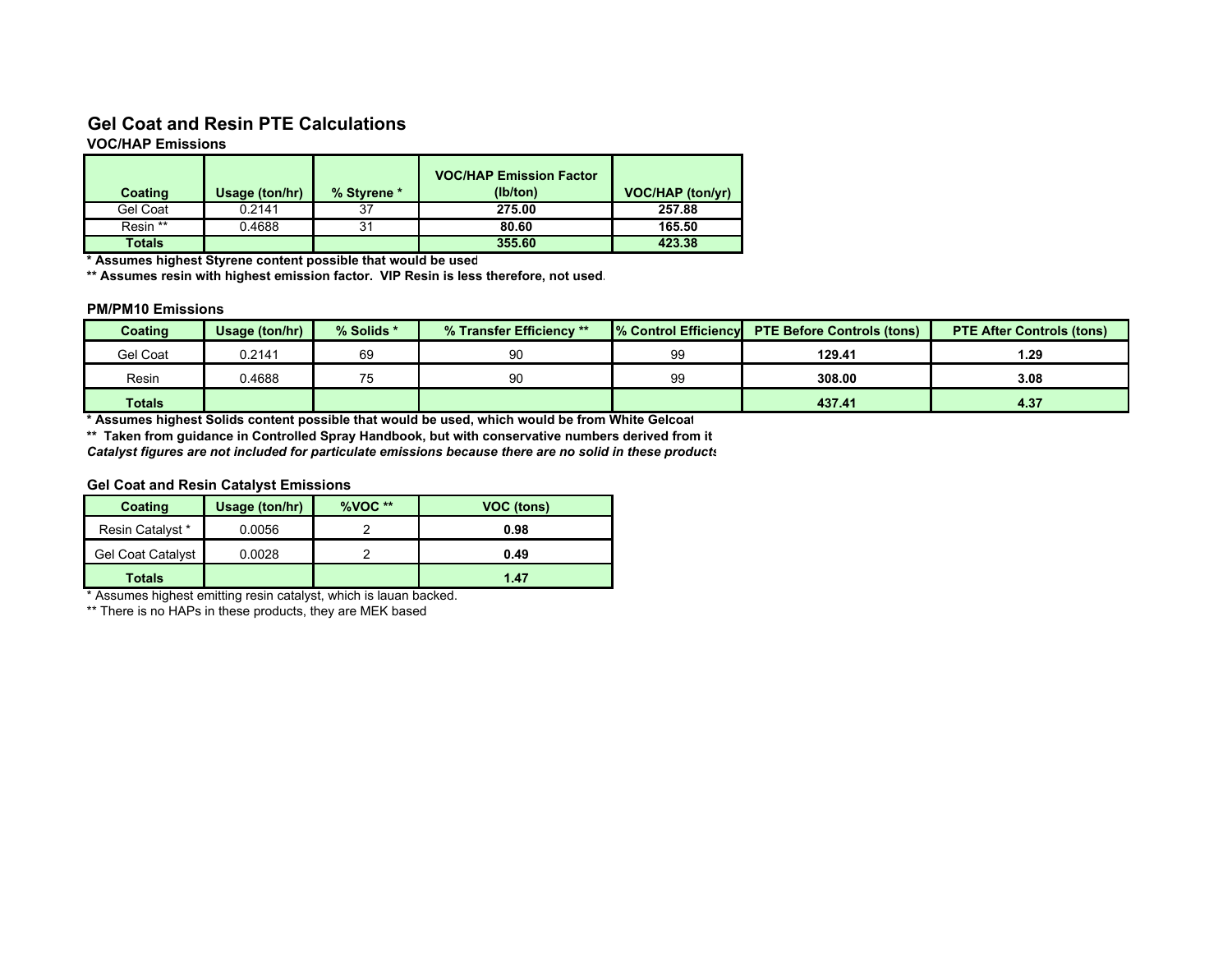## Potential To Emit (before controls) For Case Study Subject

| <b>Emission Unit</b>                 | <b>PM</b> | <b>PM10</b> | <b>VOC</b> | <b>HAP</b> |
|--------------------------------------|-----------|-------------|------------|------------|
| <b>Gel Coat</b>                      | 129.41    | 129.41      | 257.88     | 257.88     |
| Lamination/Resin                     | 308.00    | 308.00      | 165.50     | 165.50     |
| <b>Catalysts</b>                     |           |             | 1.47       |            |
| <b>Wood Shop</b>                     | 39.42     | 39.42       |            |            |
| <b>Trimming</b>                      | 17.52     | 17.52       |            |            |
| <b>Mold Maintenance &amp; Repair</b> |           |             | 22.68      | 14.14      |
|                                      |           |             |            |            |
| <b>TOTAL</b>                         | 494.35    | 494.35      | 447.53     | 437.53     |

### Potential To Emit (after controls) For Case Study Subject

| <b>Emission Unit</b>                 | <b>PM</b> | <b>PM10</b> | <b>VOC</b> | <b>IHAP</b> |
|--------------------------------------|-----------|-------------|------------|-------------|
| <b>Gel Coat</b>                      | 1.29      | 1.29        | 257.88     | 257.88      |
| <b>Lamination/Resin</b>              | 3.08      | 3.08        | 165.50     | 165.50      |
| <b>Catalysts</b>                     |           |             | 1.47       |             |
| <b>Wood Shop</b>                     | 0.3942    | 0.3942      |            |             |
| <b>Trimming</b>                      | 0.1752    | 0.1752      |            |             |
| <b>Mold Maintenance &amp; Repair</b> |           | OI          | 0.00       | 0.00        |
|                                      |           |             |            |             |
| <b>TOTAL</b>                         | 4.94      | 4.94        | 424.85     | 423.38      |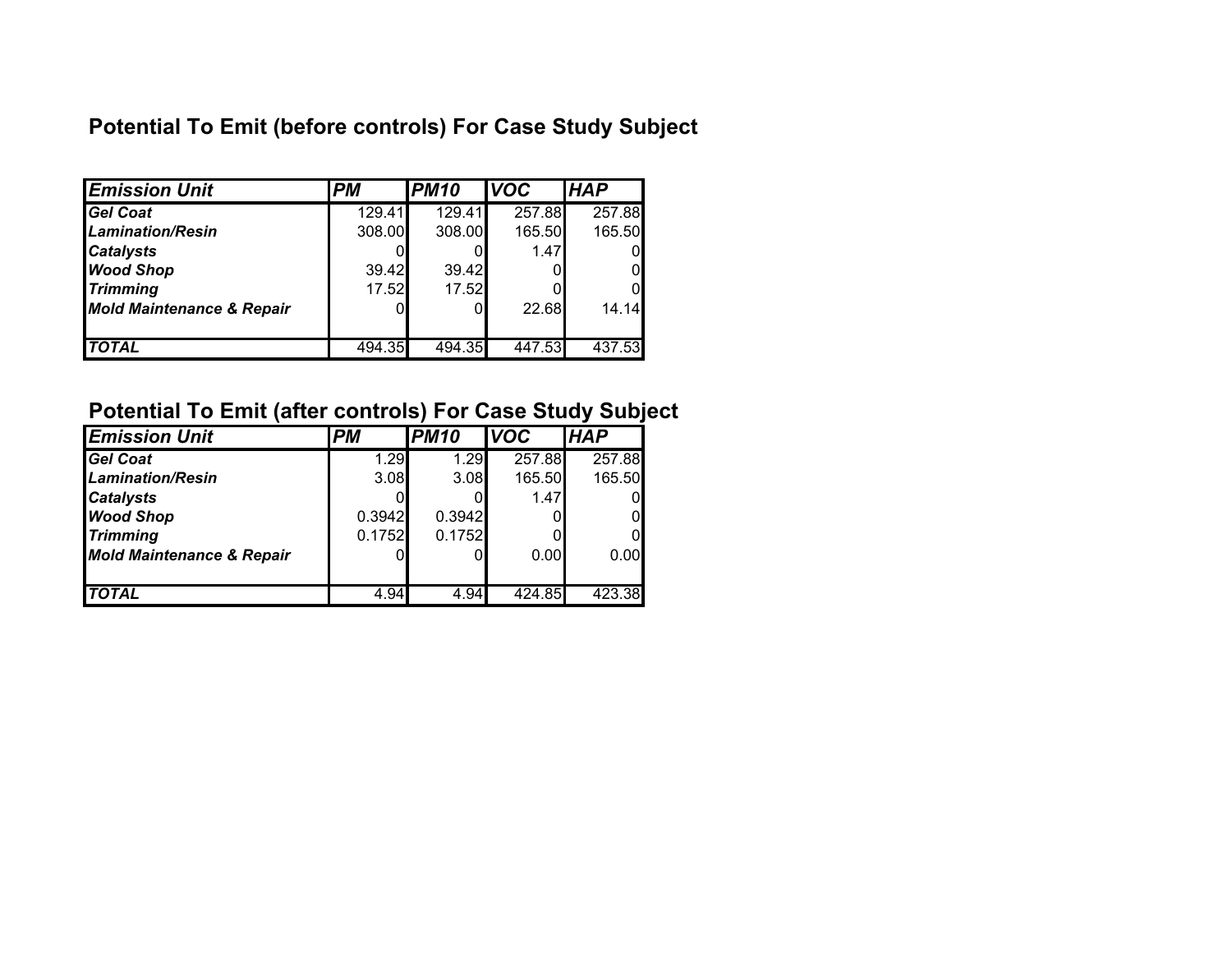# Wood Shop & Trimming PTE

#### PM/PM10 Emissions

| Coating              | Sawdust Created (ton/hr)   % Control Efficiency   PTE Before Controls |    |       | <b>PTE After Controls</b> |
|----------------------|-----------------------------------------------------------------------|----|-------|---------------------------|
| Wood Shop            | 0.0045                                                                | 99 | 39.42 | 0.3942                    |
| Trimming / Finishing | 0.002                                                                 | 99 | 17.52 | 0.1752                    |
|                      |                                                                       |    | 56.94 | 0.5694                    |

PTE is based upon running 8760 hours per year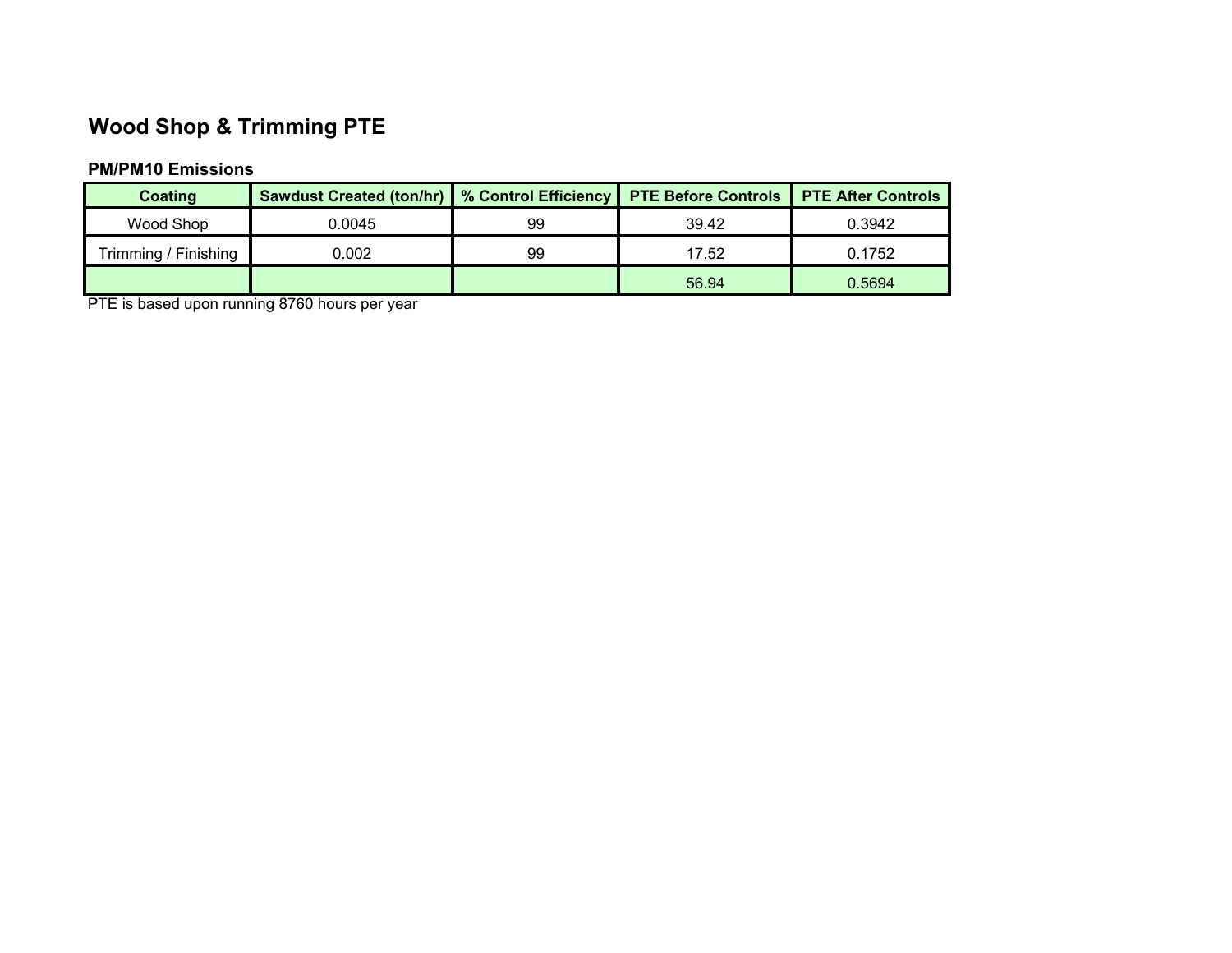Appendix C

Subpart WWWW Table 1, Emission Factor Calculation Formulas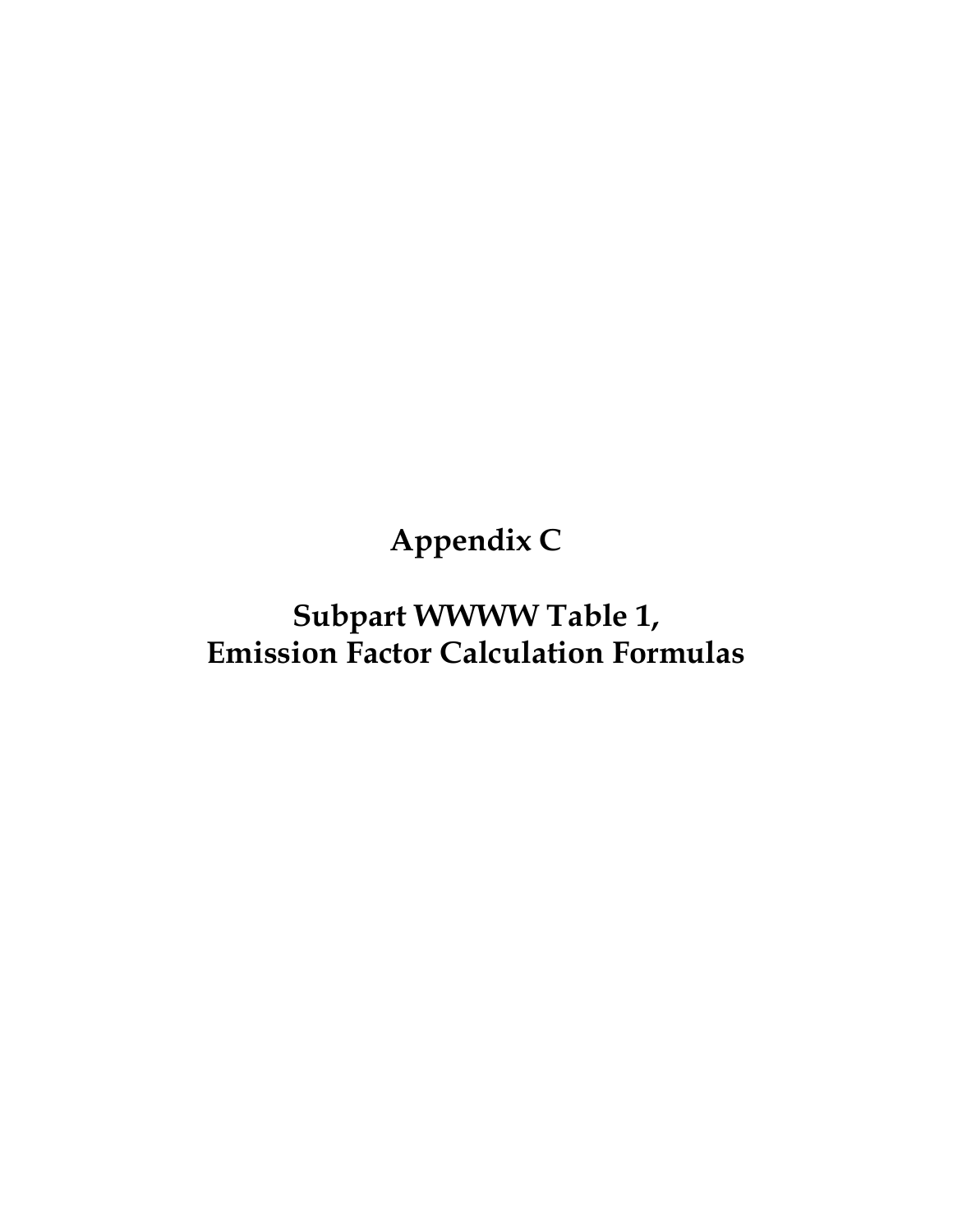| $\Xi$<br>specified<br>centrifugal<br>As              | $\mathbf{H}$<br>equations<br>use the<br>streams<br>\$63.5810,                                        | calculate<br>$\frac{0}{1}$<br>table<br>following<br>the                                  | factors<br>emissions<br>HAP<br>organic                                                                                                                                                                                                          | and<br>open molding<br>specific<br>for                                                                                                                                                                      |
|------------------------------------------------------|------------------------------------------------------------------------------------------------------|------------------------------------------------------------------------------------------|-------------------------------------------------------------------------------------------------------------------------------------------------------------------------------------------------------------------------------------------------|-------------------------------------------------------------------------------------------------------------------------------------------------------------------------------------------------------------|
| If your operation<br>is a new or<br>existing<br>type | casting process streams<br>ration And you use                                                        | With.                                                                                    | organic<br>with<br>organic HAP<br>$\cos t$<br>for materials<br>(EF)<br>percent<br><b>TAH</b><br>gel<br>organic<br>Factor<br>percent<br>nonatomized<br>3<br>Emissions<br>than<br>this<br>Equation<br>$\frac{9}{19}$<br>less<br>Use<br>НAР<br>524 | <b>EVII</b><br>U)<br>for material<br>organic<br>gel<br>emissions<br>nonatomized<br>or more<br>Equation<br>HAP<br>this organic<br>with 33 percent<br>percent for<br>(EF)<br>Factor<br>$\cosh$<br>Use<br>(19) |
| open molding<br>operation                            | resin application<br>manual<br><br>ನ                                                                 | resin<br>nonvapor-suppressed<br>٠H                                                       | 2000<br>$\boldsymbol{\times}$<br><b>SHAP</b><br>$\boldsymbol{\mathsf{x}}$<br>.126<br>$\circ$<br>$\mathbf u$<br>h<br>H                                                                                                                           | 2000<br>×<br>$-0.0529$<br>\$HAP\$<br>×<br>(0.286<br>$\mathbf u$<br>덙                                                                                                                                        |
|                                                      |                                                                                                      | esin<br>ч<br>essed<br>rddns-zoden<br>$\frac{1}{4}$                                       | ×<br>2000<br>factor))<br>$\boldsymbol{\mathsf{x}}$<br><b>AHRP</b><br>$(1 - (0.5 x)$<br>$\mathsf{x}$<br>0.126<br>$\mathbf{0}$<br>면                                                                                                               | 2000<br>×<br>$-0.0529)$<br>factor))<br>(GAHAS<br>$x(1-(0.5 x \sqrt{S})$<br>$\boldsymbol{\mathsf{x}}$<br>(10.286<br>$\mathbf{I}$<br>臣                                                                        |
|                                                      |                                                                                                      | out<br>vacuum bagging/closed<br>12 <sub>1</sub><br>mold curing with<br>$\frac{11}{4}$    | ×<br>2000<br>$\times$<br><b>SHAP</b><br>0.126 x<br>$\mathbf{u}$<br>®.o<br>E                                                                                                                                                                     | 2000<br>×<br>$$HAP$ $-0.0529$<br>$\mathsf{x}$<br>(0.286<br>$\infty$<br>$\mathbf{u}$<br>$\frac{1}{x}$<br>EF                                                                                                  |
|                                                      |                                                                                                      | $r$ oll<br>vacuum bagging/closed-<br>without<br>mold curing<br>out<br>iv.                | ×<br>2000<br>$\mathsf{x}$<br>$(0.126 \times 8HAP)$<br>$\frac{5}{0}$<br>EF                                                                                                                                                                       | 2000<br>×<br>%HAP) - 0.0529)<br>$\times$<br>(0.286<br>$x$ 0.5<br>$\pmb{\text{II}}$<br>E<br>El                                                                                                               |
|                                                      | atomized mechanical<br>application<br>resin<br>.<br>م                                                | resin<br>nonvapor-suppressed<br>$\frac{1}{2}$                                            | 2000<br>$\times$<br><b>SHAP</b><br>$\pmb{\times}$<br>.169<br>$\circ$<br>Ш<br>띥                                                                                                                                                                  | 2000<br>×<br>$$HAP$ ) $-0.18$ )<br>$\times$<br>(0.714<br>$\sf II$<br>旨                                                                                                                                      |
|                                                      |                                                                                                      | vapor-suppressed resin<br>$\frac{1}{11}$ .                                               | ×<br>2000<br>factor))<br>$\mathsf{x}$<br>$x$ $8HAP$<br>VSE<br>$\times$<br>$= 0.169$<br>$(1 - (0.45)$<br>i<br>El                                                                                                                                 | ×<br>2000<br>$\pmb{\times}$<br>$$HAP$ ) - 0.18)<br>factor))<br>(0.714 x<br>x VSE<br>$(1 - (0.45)$<br>Ħ<br>EE                                                                                                |
|                                                      |                                                                                                      | -out<br>vacuum bagging/closed<br>$r$ oll<br>with<br>curing<br><br>mold<br>$\frac{1}{11}$ | ×<br>2000<br>$\times$<br><b>SHAP</b><br>$\mathbf{\hat{x}}$<br>0.169<br>$\pmb{ } \pmb{ }$<br>0.85<br>EF                                                                                                                                          | ×<br>2000<br>$\boldsymbol{\times}$<br>$$HAP$ ) -0.18)<br>$\times$<br>(0.714<br>H<br>0.85<br>$\mathbb{E}$                                                                                                    |
|                                                      |                                                                                                      | vacuum bagging/closed-mold<br>roll-out<br>curing without<br>iv.                          | ×<br>2000<br>×<br><b>AHAP</b><br>$\pmb{\times}$<br>0.169<br>$\pmb{\text{1}}\pmb{\text{I}}$<br>0.55<br>EF                                                                                                                                        | ×<br>2000<br>×<br>%HAP)-0.18)<br>$\rtimes$<br>( (0.714)<br>$\mathbf{H}$<br>0.55<br>EF                                                                                                                       |
|                                                      | nonatomized mechanical<br>resin application<br>$\dot{\circ}$                                         | nonvapor-suppressed resin<br>.<br>۱.                                                     | 2000<br>×<br><b>SHAP</b><br>×<br>0.107<br>$\mathbf{H}$<br>E<br>El                                                                                                                                                                               | 2000<br>×<br>$$HAP$ ) - 0.0165)<br>$\times$<br>( (0.157)<br>$\mathsf{II}$<br>臣                                                                                                                              |
|                                                      |                                                                                                      | resin<br>vapor-suppressed<br>$\frac{1}{11}$ .                                            | ×<br>2000<br>factor))<br>$\times$<br>X &HAP<br>VSE<br>$\times$<br>0.107<br>$-45$<br>$(1 - 0)$<br>$\mathbf{I}$<br>E                                                                                                                              | 2000<br>×<br>$x$ $8HAP$ ) - 0.0165)<br>VSE factor))<br>$-10.45 x$<br>(0.157)<br>$\pmb{\mathsf{II}}$<br>$\mathbf{a}$<br>띥<br>$\overline{\mathsf{x}}$                                                         |
|                                                      |                                                                                                      | curing with<br>ਰ<br>ਜ<br>closed-mo<br>roll-out<br>$\cdot$<br>$\frac{11}{11}$             | ×<br>2000<br>$\times$<br><b>SHAP</b><br>$\times$<br>0.107<br>$\rm H$<br>0.85<br>田                                                                                                                                                               | 2000<br>×<br>%HAP)-0.0165)<br>×<br>$= (0.157)$<br>x 0.85<br>E                                                                                                                                               |
|                                                      |                                                                                                      | ರ<br>closed-mol<br>-out<br>roll.<br>vacuum bagging/<br>curing without<br><br>iv.         | ×<br>2000<br>×<br><b>SHAP</b><br>×<br>0.107<br>Ш.<br>0.55<br>EF                                                                                                                                                                                 | 2000<br>×<br>%HAP)-0.0165)<br>$\times$<br>(0.157)<br>0.55<br>$\mathbf{I}$<br>្រុ<br>ច<br>$\mathsf{x}$                                                                                                       |
|                                                      | with<br>or automated<br>atomized mechanical<br>application<br>spray control<br>robotic<br>resin<br>ರ | resin<br>nonvapor-suppressed                                                             | ×<br>2000<br>×<br><b>SHAP</b><br>$\times$<br>.169<br>$\circ$<br>II.<br>0.77<br>EF                                                                                                                                                               | ×<br>.18)<br>$\circ$<br>$\mathbf{r}$<br>\$HAP)<br>×<br>(0.714<br>$\boldsymbol{\times}$<br>0.77<br>2000<br>旧                                                                                                 |
|                                                      | ە:<br>filament application<br>Φ                                                                      | esin<br>Ħ<br>nonvapor-suppressed<br>$\cdot$<br>$\cdot$ H                                 | 2000<br>×<br><b>SHAP</b><br>×<br>.184<br>$\circ$<br>$\blacksquare$<br>国                                                                                                                                                                         | 2000<br>×<br>$\widehat{98}$<br>.02<br>$\circ$<br>$8HAP$ )<br>×<br>46<br>(0.27)<br>$\mathbf{I}$<br>답                                                                                                         |
|                                                      |                                                                                                      | resin<br>ressed<br>ddns-zoden<br>$\frac{1}{1}$                                           | 2000<br>$\times$<br><b>SHAP</b><br>$\overline{\mathsf{x}}$<br>0.12<br>Ħ<br>묘                                                                                                                                                                    | 2000<br>$\times$<br>8HAP)-0.0298)<br>$\mathsf{x}$<br>$= (0.2746$<br>0.65<br>$\mathbb{E}$<br>$\overline{\mathsf{x}}$                                                                                         |
|                                                      | coat<br>spray gel<br>atomized<br>Ψ                                                                   | gel<br>nonvapor-suppressed<br>$\text{coat}$                                              | 2000<br>×<br><b>SHAP</b><br>$\times$<br>0.445<br>$\mathsf H$<br>医耳                                                                                                                                                                              | 2000<br>×<br>%HAP)-0.195)<br>$\times$<br>(1.03646<br>$\begin{matrix} \mathbf{I} \end{matrix}$<br>日                                                                                                          |
|                                                      |                                                                                                      |                                                                                          |                                                                                                                                                                                                                                                 |                                                                                                                                                                                                             |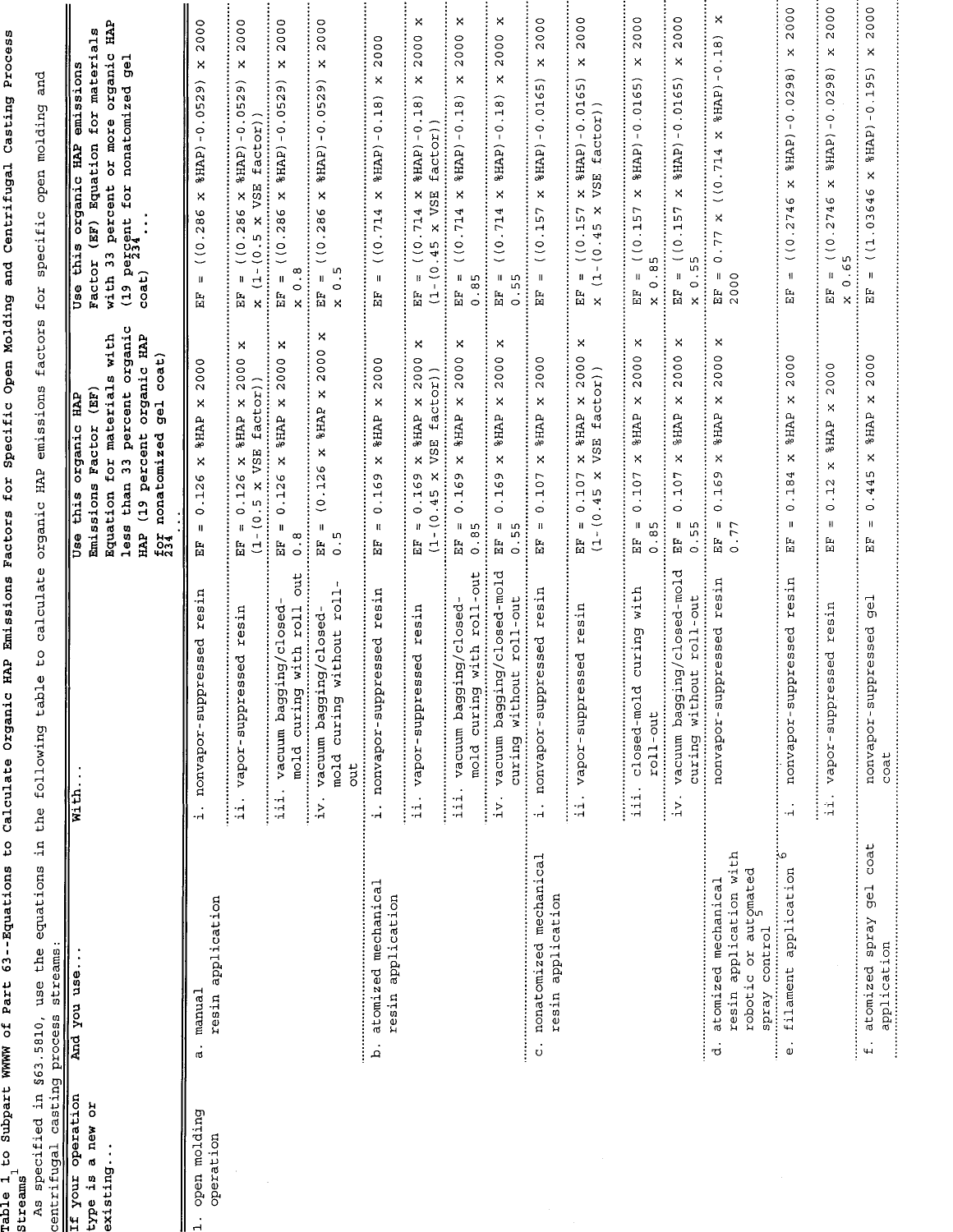|                                                   | g. nonatomized spray gel<br>application<br>coat                                                                                                                                                                                                                                                                                                                                                                                                                                                                                                                                                                                                                                                     | nonvapor-suppressed<br>coat            | $\frac{1}{9}$                                              | 0.185 x<br>$\sf II$<br>臣        | 000Z<br><b>SHAP X</b>                                | $\mathfrak l\mathfrak l$<br>Ë                  | $\frac{000}{2}$<br>×<br>$(0.4506 \times 8HAP) - 0.0505)$                                                                |
|---------------------------------------------------|-----------------------------------------------------------------------------------------------------------------------------------------------------------------------------------------------------------------------------------------------------------------------------------------------------------------------------------------------------------------------------------------------------------------------------------------------------------------------------------------------------------------------------------------------------------------------------------------------------------------------------------------------------------------------------------------------------|----------------------------------------|------------------------------------------------------------|---------------------------------|------------------------------------------------------|------------------------------------------------|-------------------------------------------------------------------------------------------------------------------------|
|                                                   | atomized spray gel coat<br>robotic or automated<br>application using<br>Aexds<br>.<br>a                                                                                                                                                                                                                                                                                                                                                                                                                                                                                                                                                                                                             | nonvapor-suppressed<br>$\texttt{cost}$ | ge1                                                        | $\pmb{\text{II}}$<br>0.73<br>E. | ×<br>0.445 x %HAP x 2000                             | x 0.73<br>L<br>El                              | 2000<br>×<br>$(20.1)$ = $(1.03646 \times 0.046)$                                                                        |
| 78<br>centrifugal<br>casting<br>$\mathbf{\alpha}$ | air blown through<br>heated<br>molds<br><br>.<br>ನ                                                                                                                                                                                                                                                                                                                                                                                                                                                                                                                                                                                                                                                  |                                        | nonvapor-suppressed resin                                  | $\mathsf{II}$<br>EF             | $0.558$ x ( $8HAP$ ) x 2000                          | $0.558$ x (\$HAP) x<br>$\mathbf l$<br>다        | 2000                                                                                                                    |
| operations                                        | through the molds<br>air<br>vented molds, but<br>heated<br>vented<br>is not<br>.<br>م                                                                                                                                                                                                                                                                                                                                                                                                                                                                                                                                                                                                               | .<br>.<br>.<br>.<br>.<br>.             | nonvapor-suppressed resin                                  | H<br>H                          | $= 0.026$ x (*HAP) x 2000                            | $0.026$ $x$ $(8HAP)$<br>8<br>臣                 | x 2000                                                                                                                  |
| Footnotes to Table 1                              |                                                                                                                                                                                                                                                                                                                                                                                                                                                                                                                                                                                                                                                                                                     |                                        |                                                            |                                 |                                                      |                                                |                                                                                                                         |
| available.<br>These                               | from using the equations in this table to calculate emission factors for purposes other then rule compliance if these equations are the most accurate<br>equations may not be the most appropriate method to calculate emission estimates for other purposes.<br><sup>1</sup> The equations in this table are intended for use in calculating                                                                                                                                                                                                                                                                                                                                                       |                                        |                                                            |                                 |                                                      | However,                                       | this does not preclude a facilit<br>emission factors to demonstrate compliance with the emission limits in subpart WWWW |
|                                                   | <sup>2</sup> To obtain the organic HAP emissions factor value for an operation with an add-on control device multiply the EF above by the add-on control factor<br>calculated using Equation 1 of §63.5810. The organic HAP                                                                                                                                                                                                                                                                                                                                                                                                                                                                         |                                        |                                                            |                                 |                                                      |                                                | emissions factors have units of lbs of organic HAP per ton of resin or gel coat applied.                                |
| S.                                                | Percent HAP means total weight percent of organic HAP (styrene,<br>the addition of fillers, catalyst, and promoters.                                                                                                                                                                                                                                                                                                                                                                                                                                                                                                                                                                                | Input the percent HAP                  | methyl methacrylate,<br>as a decimal,                      | i.e.,                           | 33 percent HAP should be input as                    |                                                | and any other organic HAP) in the resin or gel coat prior to<br>0.33, not 33                                            |
| subpart.                                          | 4 The VSE factor means the percent reduction in organic HAP emissions expressed as a decimal measured by the VSE test method of appendix A to this                                                                                                                                                                                                                                                                                                                                                                                                                                                                                                                                                  |                                        |                                                            |                                 |                                                      |                                                |                                                                                                                         |
| m                                                 | This equation is based on a organic HAP emissions factor equation developed for mechanical atomized controlled spray. It may only be used<br>appropriate nonatomized mechanical resin application equation.<br>automated or robotic spray systems with atomized spray. All<br>or mechanical nonatomized organic HAP emissions factor                                                                                                                                                                                                                                                                                                                                                                | equation.                              | spray operations using hand held                           |                                 | Automated or robotic spray systems using nonatomized | spray guns must use the appropriate mechanical | atomized<br>ΙOΙ<br>spray should use the                                                                                 |
| o,                                                | Applies only to filament application using an open resin bath.<br>mechanical application organic HAP emissions factor equation.                                                                                                                                                                                                                                                                                                                                                                                                                                                                                                                                                                     |                                        | If resin is applied manually or with a                     |                                 |                                                      | spray gun, use the appropriate manual          | FO                                                                                                                      |
|                                                   | These equations are for centrifugal casting operations where the mold is vented during<br>completely sealed after resin injection are considered to be                                                                                                                                                                                                                                                                                                                                                                                                                                                                                                                                              |                                        | closed molding operations.                                 |                                 | spinning.                                            |                                                | $\frac{5}{10}$<br>Centrifugal casting operations where the mold                                                         |
| manual resin                                      | the appropriate open molding equation with covered cure and no rollout to determine an emission factor for operations prior to the closing of the<br>application techniques to apply resin to an open centrifugal casting mold, and the mold is then closed and is not vented, treat the<br><sup>8</sup> If a centrifugal casting operation uses mechanical or manual resin application techniques to apply resin to an open centrifugal casting mold,<br>entire operation as open molding with covered cure and no rollout to determine emission factors.<br>centrifugal casting mold. If the closed centrifugal casting mold<br>calculate an emission factor for the portion of the process where |                                        | is vented during spinning, use<br>spinning and cure occur. |                                 | If a                                                 | the appropriate centrifugal casting equation   | use<br>centrifugal casting operation uses mechanical or<br>C<br>C                                                       |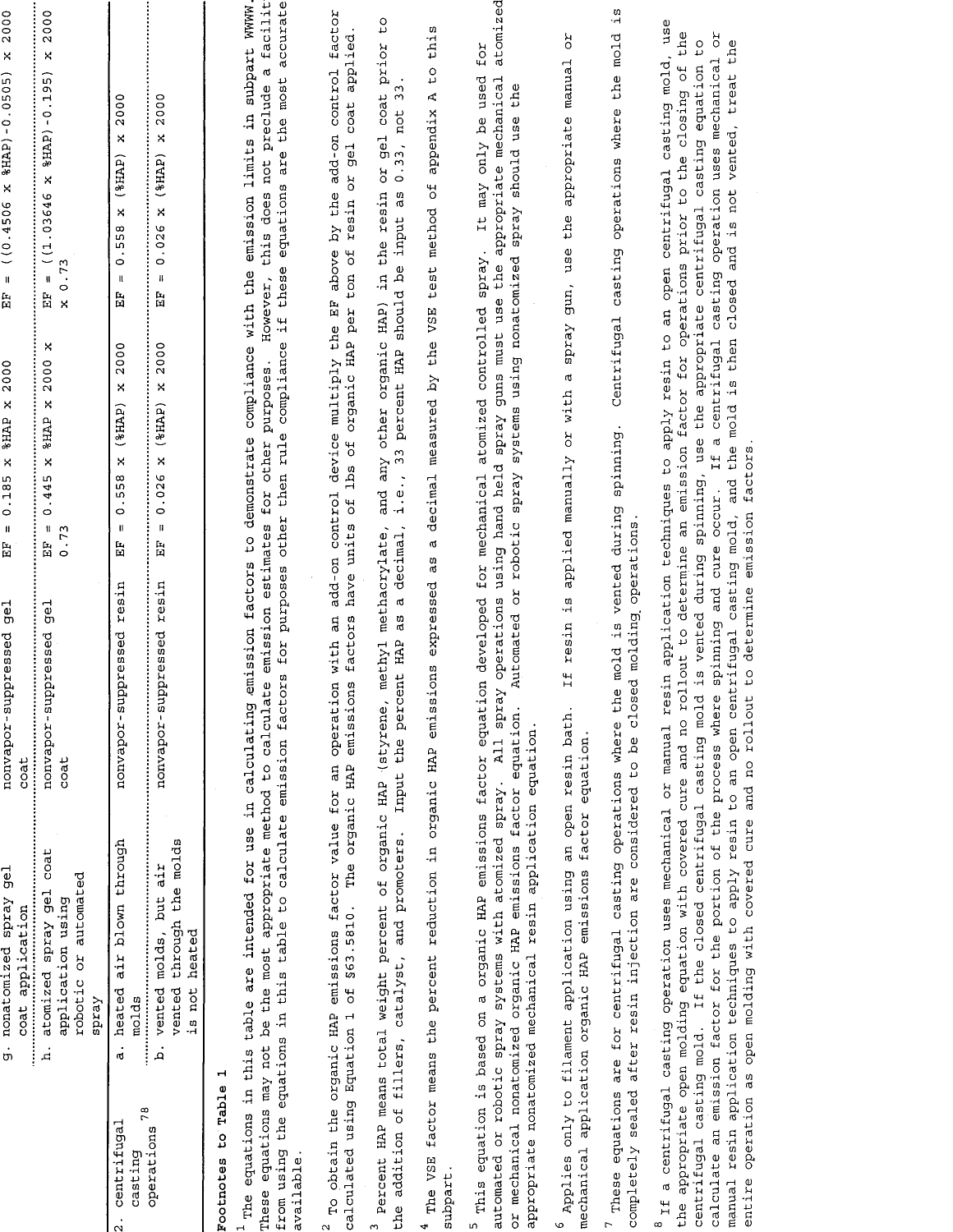Appendix D

# Subpart WWWW Table 3, Emission Factor Limitations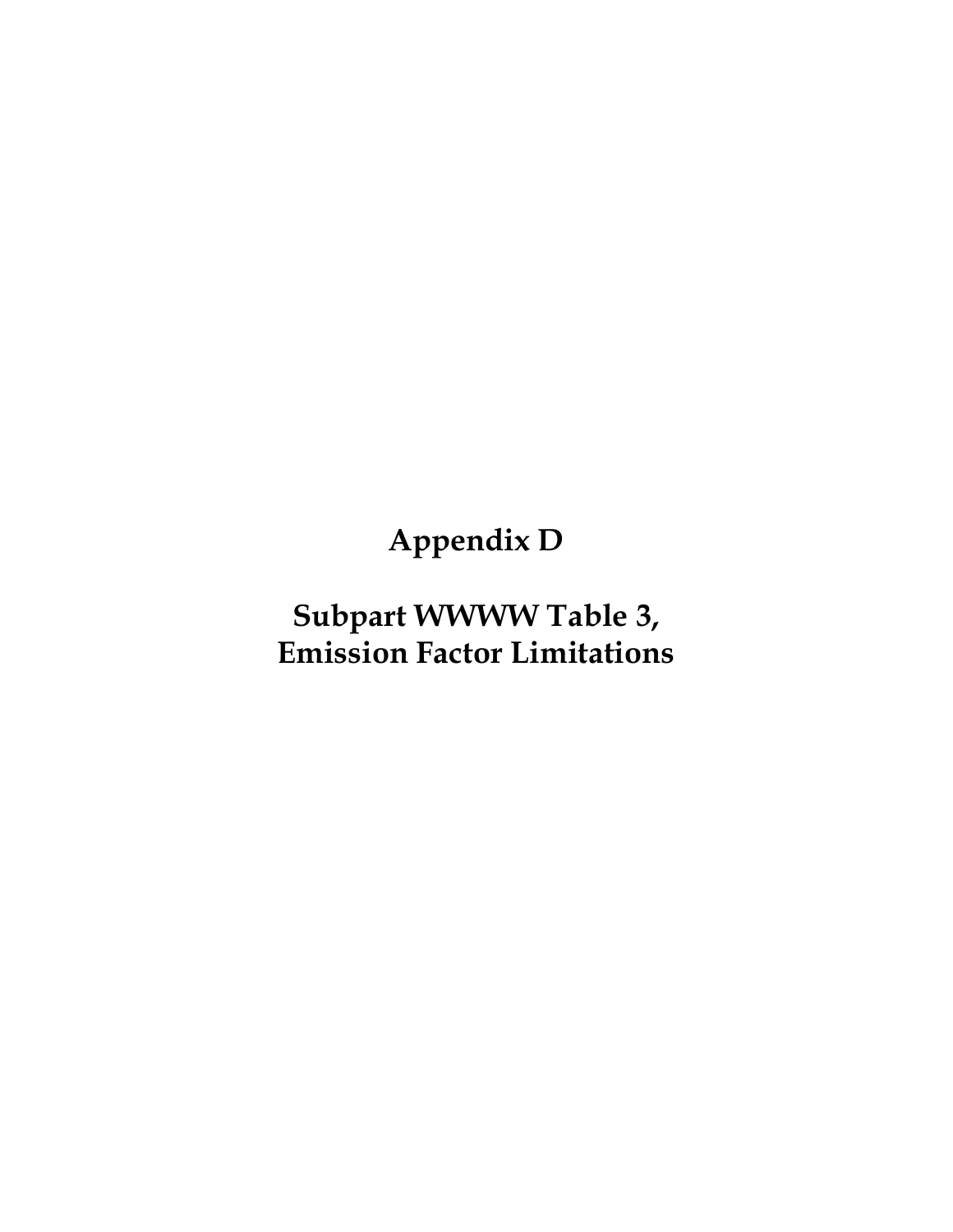#### 40 CFR Table 3 To Subpart WWWW Of Part 63.--Organic HAP Emissions Limits For Specific Open Molding, Centrifugal Casting, Pultrusion And Continuous Lamination/Casting Operations

As specified in §63.5805, you must meet the following organic HAP emissions limits that apply to you:

#### TABLE 3 TO SUBPART WWWW OF PART 63.--ORGANIC HAP EMISSIONS LIMITS FOR SPECIFIC OPEN MOLDING, CENTRIFUGAL CASTING, PULTRUSION AND CONTINUOUS LAMINATION/CASTING OPERATIONS

| If your operation type<br>is                                                                                   | And you use                                                                                                            | 1Your organic<br>HAP emissions<br>limit is.                            |
|----------------------------------------------------------------------------------------------------------------|------------------------------------------------------------------------------------------------------------------------|------------------------------------------------------------------------|
| 1. open molding--corrosion-<br>resistant and/or high strength  resin application.   171 lb/ton.<br>$(CR/HS)$ . | a. mechanical<br>b. filament<br>  application.<br>c. manual resin<br>application.                                      | $ 113\>1b/ton.$<br>$ 123\>1b/ton.$                                     |
| 2. open molding--non-CR/HS   a. mechanical                                                                     | resin application.   188 lb/ton.<br>b. filament<br>application.<br> c. manual resin<br>application.                    | $ 88 \t1b/ton.$<br>$ 87 \t1b/ton.$                                     |
| 3. open molding--tooling   a. mechanical                                                                       | resin application.   157 lb/ton.<br>b. manual resin<br>application.                                                    | $ 254 \t1b/ton.$                                                       |
| 4. open molding--low-flame<br>spread/low-smoke products.                                                       | la. mechanical<br>  resin application.   270 lb/ton.<br>b. filament<br>application.<br>c. manual resin<br>application. | $ 497 \t1b/ton.$<br>$ 238\>$ lb/ton.                                   |
| 5. open molding--shrinkage<br>controlled resins2.                                                              | a. mechanical<br>  resin application.   215 lb/ton.<br>b. filament<br>application.<br> c. manual resin<br>application. | 354 lb/ton.<br>$ 180 \t1b/ton.$                                        |
| 6. open molding--gel coat3   a. tooling gel                                                                    | coating.<br>b. white/off white 1377 lb/ton.<br>pigmented gel<br>coating.                                               | $ 440 \tlb/ton.$<br>$1267$ lb/ton.<br>$1605$ lb/ton.<br>$1854$ lb/ton. |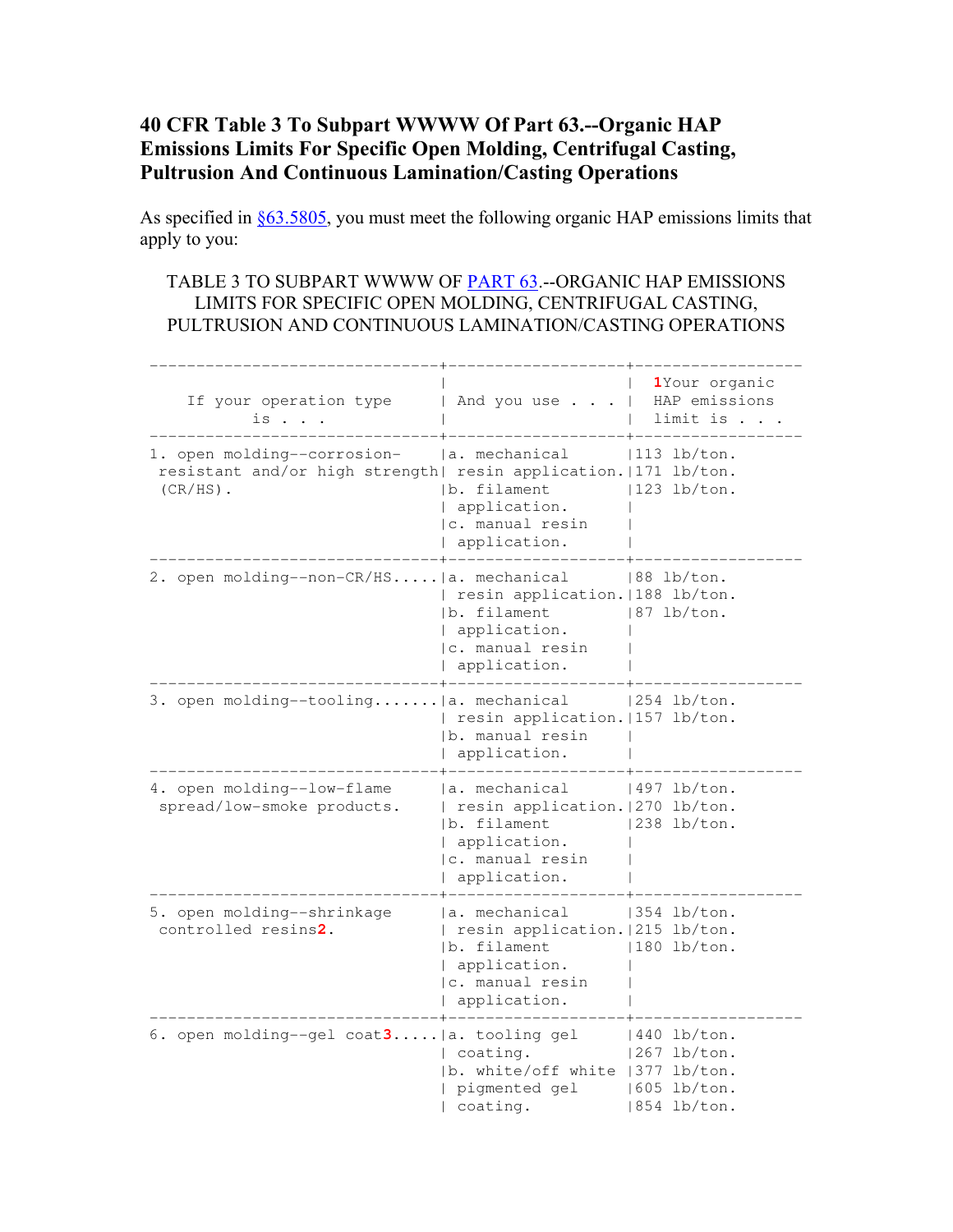|                                                 | c. all other<br>pigmented gel<br>coating.<br>d. CR/HS or high<br>performance gel<br>coat.<br>e. fire retardant<br>gel coat.<br>f. clear<br>production gel<br>coat.                                                                                                                                                                                                                                                                                         | $1522$ lb/ton.                                                                                                                                           |
|-------------------------------------------------|------------------------------------------------------------------------------------------------------------------------------------------------------------------------------------------------------------------------------------------------------------------------------------------------------------------------------------------------------------------------------------------------------------------------------------------------------------|----------------------------------------------------------------------------------------------------------------------------------------------------------|
| 7. centrifugal casting--CR/HS a. resin          | application with<br>the mold closed,<br>and the mold is<br>vented during<br>spinning and cure.   25 lb/ton.4<br>b. resin<br>application with<br>the mold closed,<br>and the mold is<br>not vented during<br>spinning and cure.<br>c. resin<br>application with<br>the mold open,<br>and the mold is<br>vented during<br>spinning and cure.<br>d. resin<br>application with<br>the mold open,<br>and the mold is<br>not vented during<br>spinning and cure. | 25 lb/ton. <b>4</b><br> NA--this is<br>considered to be<br>a closed molding<br>operation.<br> Use the<br>appropriate open<br>molding emission<br>limit.5 |
| 8. centrifugal casting--non-CR/ a. resin<br>HS. | application with<br>the mold closed,<br>and the mold is<br>vented during<br>spinning and cure. 20 lb/ton.4<br>b. resin<br>application with<br>the mold closed,<br>and mold is not<br>vented during the<br>spinning and cure.<br>c. resin<br>application with<br>the mold open,<br>and the mold is<br>vented during<br>spinning and cure.<br>d. resin<br>application with                                                                                   | $ 20 \t1b/ton.4$<br> NA--this is<br>considered to be<br>a closed molding<br>operation.<br> Use the<br>appropriate open<br>molding emission<br>limit.5    |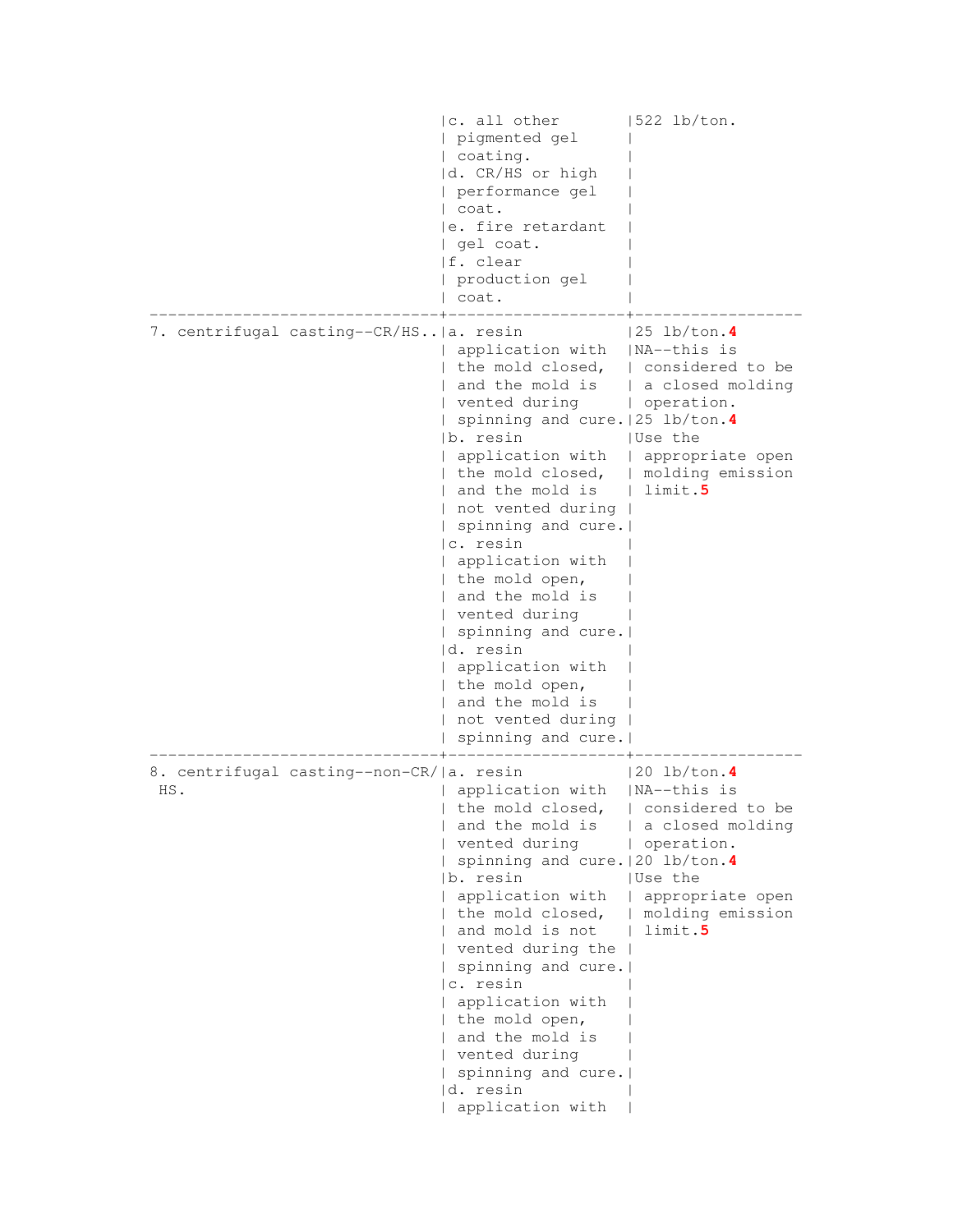|                                        | the mold open,<br>and the mold is<br>not vented during<br>spinning and cure. |                                                                                                                                                                                                                                  |
|----------------------------------------|------------------------------------------------------------------------------|----------------------------------------------------------------------------------------------------------------------------------------------------------------------------------------------------------------------------------|
| 9. pultrusion6                         | $N/A$                                                                        | reduce total<br>organic HAP<br>emissions by at<br>least 60 weight<br>percent.                                                                                                                                                    |
| 10. continuous lamination/<br>casting. | $N/A$                                                                        | reduce total<br>organic HAP<br>emissions by at<br>least 58.5 weight<br>percent or not<br>exceed a organic<br>HAP emissions<br>limit of 15.7 lbs<br>of organic HAP<br>per ton of neat<br>resin plus and<br>neat gel coat<br>plus. |

1 Organic HAP emissions limits for open molding and centrifugal casting are expressed as lb/ton. You must be at or below these values based on a 12-month rolling average.

2 This emission limit applies regardless of whether the shrinkage controlled resin is used as a production resin or a tooling resin.

**3** If you only apply gel coat with manual application, for compliance purposes treat the gel coat as if it were applied using atomized spray guns to determine both emission limits and emission factors. If you use multiple application methods and any portion of a specific gel coat is applied using nonatomized spray, you may use the nonatomized spray gel coat equation to calculate an emission factor for the manually applied portion of that gel coat. Otherwise, use the atomized spray gel coat application equation to calculate emission factors.

4 For compliance purposes, calculate your emission factor using only the appropriate centrifugal casting equation in item 2 of Table 1 to this subpart, or a site specific emission factor for after the mold is closed as discussed in §63.5796.

5 Calculate your emission factor using the appropriate open molding covered cure emission factor in item 1 of Table 1 to this subpart, or a site specific emission factor as discussed in  $§63.5796$ .

6 Pultrusion machines that produce parts that meet the following criteria: 1,000 or more reinforcements or the glass equivalent of 1,000 ends of 113 yield roving or more; and have a cross sectional area of 60 square inches or more are not subject to this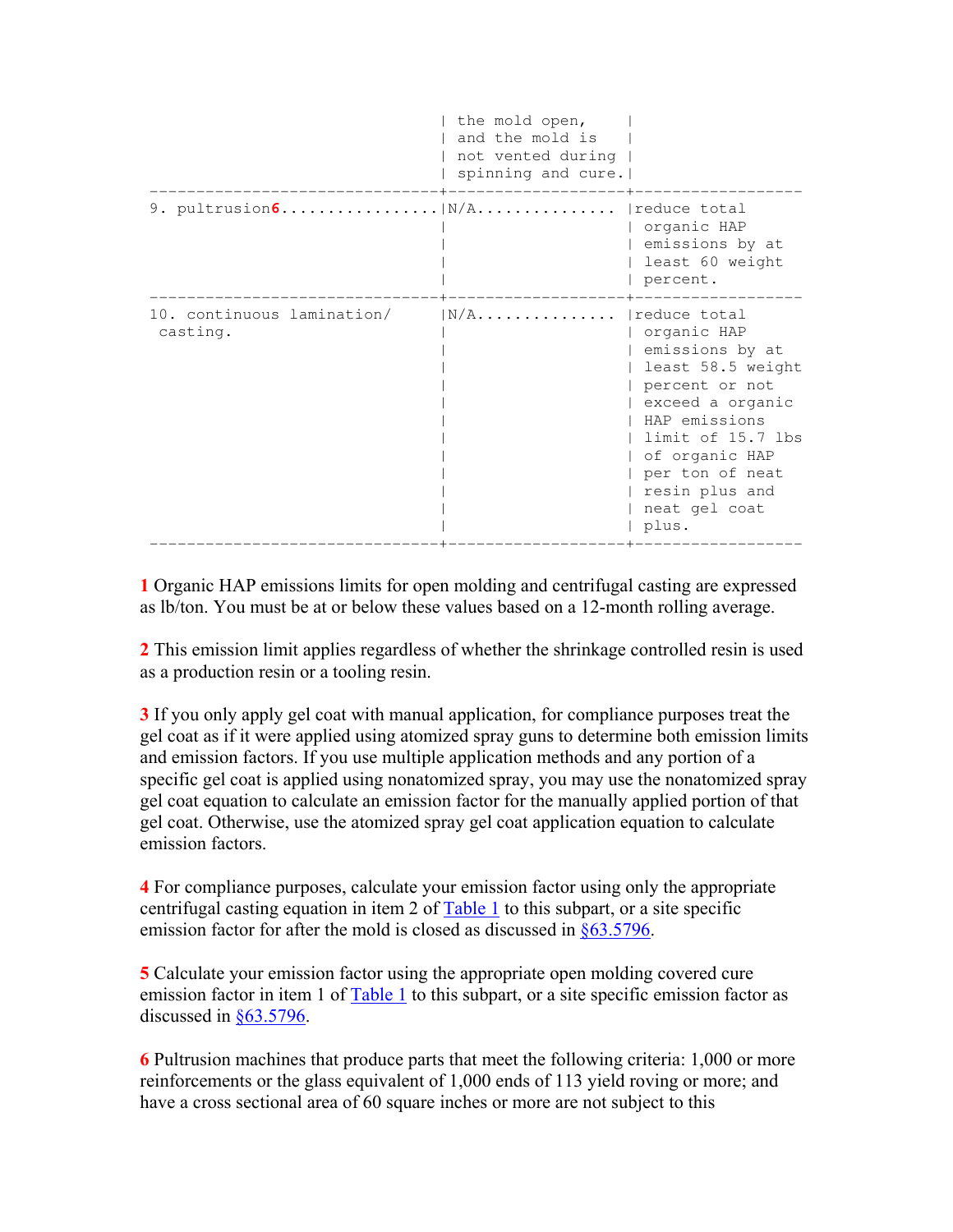requirement. Their requirement is the work practice of air flow management which is described in **Table 4** to this subpart.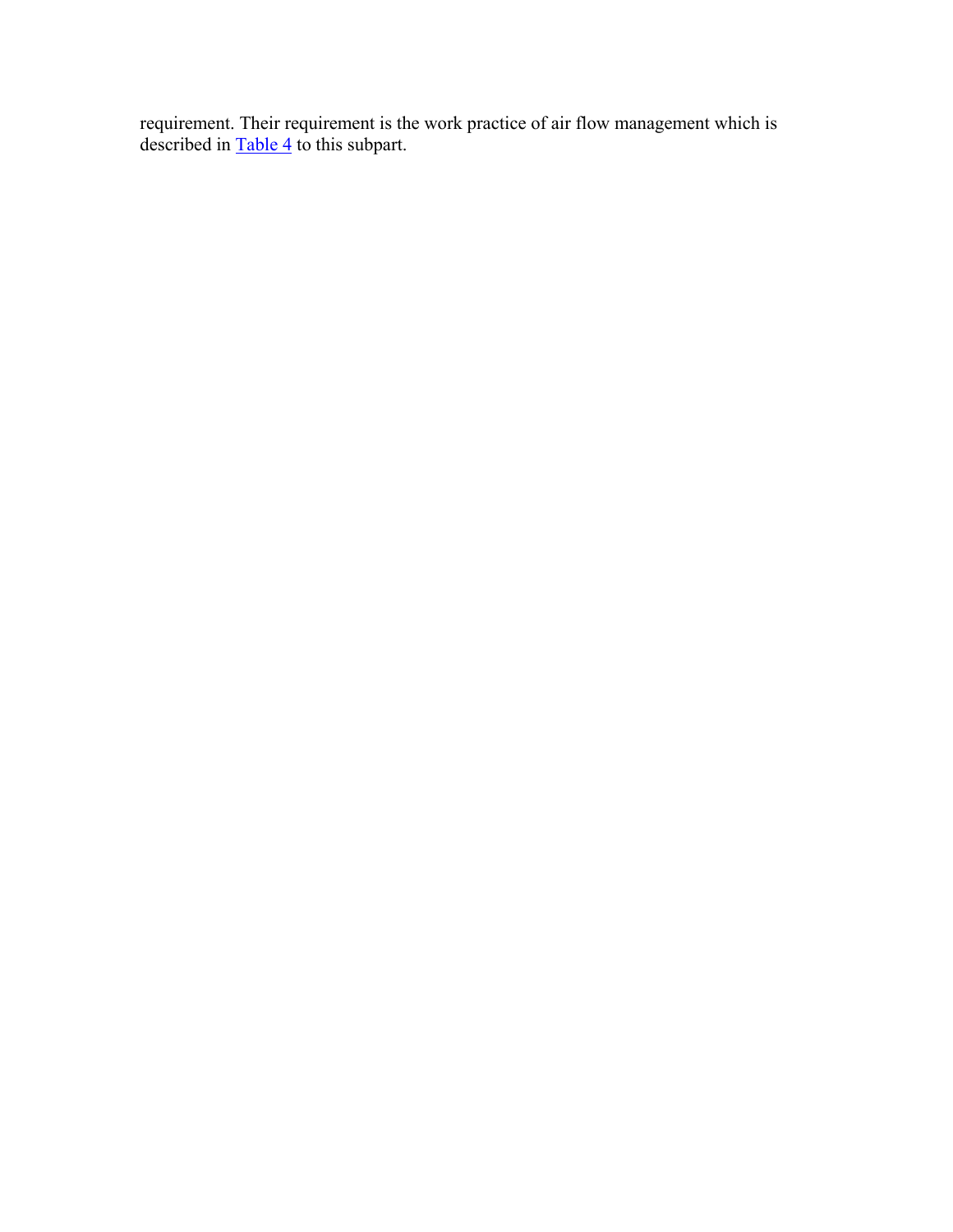Appendix E

Subpart WWWW Table 4, Work Practices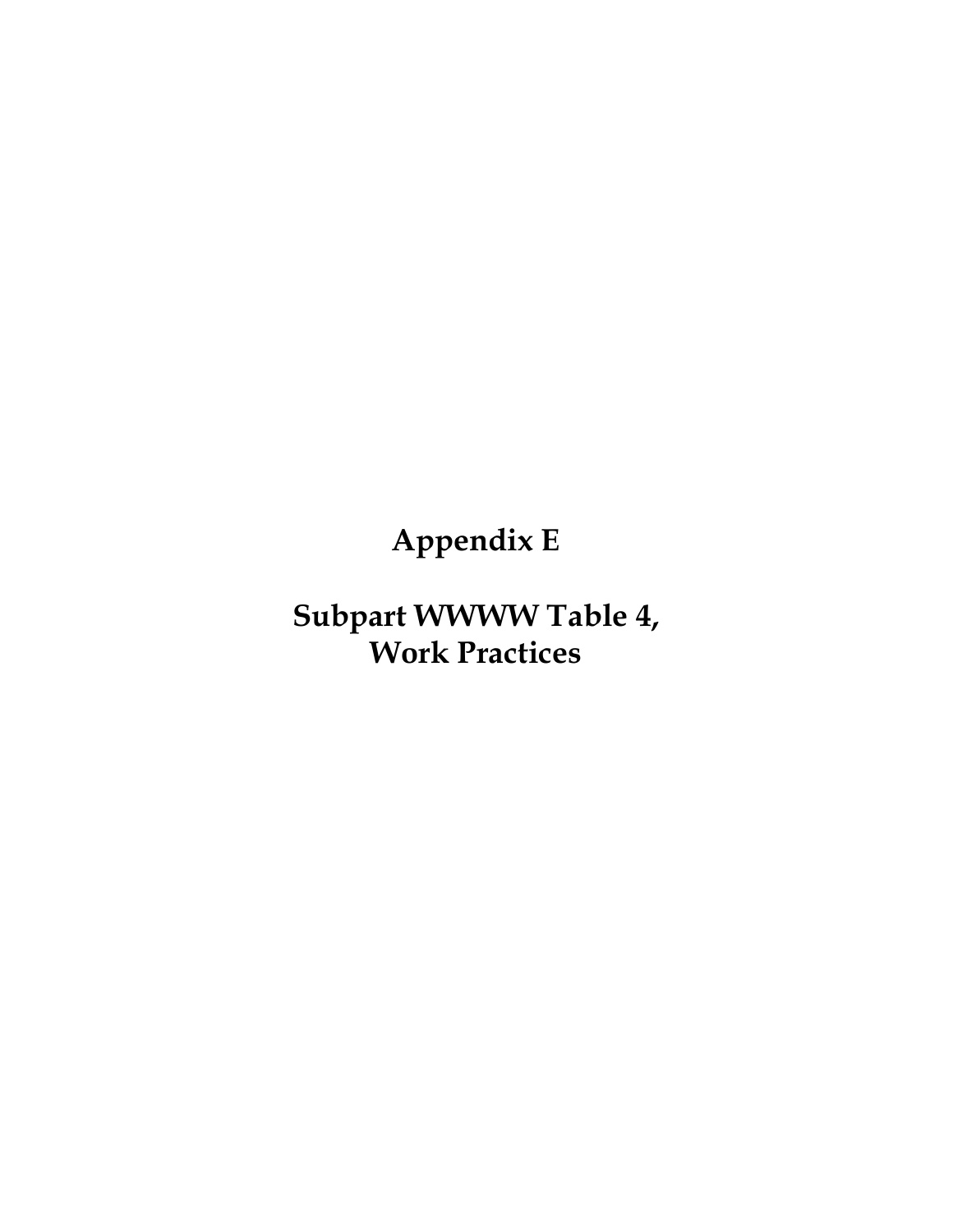#### 40 CFR Table 4 To Subpart WWWW Of Part 63.--Work Practice Standards

As specified in §63.5805, you must meet the work practice standards in the following table that apply to you:

#### TABLE 4 TO SUBPART WWWW OF PART 63.--WORK PRACTICE STANDARDS

| For                                                                                      | You must                                                                                                                                                                                                                                                                                                                 |
|------------------------------------------------------------------------------------------|--------------------------------------------------------------------------------------------------------------------------------------------------------------------------------------------------------------------------------------------------------------------------------------------------------------------------|
| 1. a new or existing closed<br>molding operation using<br>compression/injection molding. | (uncover, unwrap or expose only one<br>charge per mold cycle per<br>compression/injection molding<br>  machine. For machines with multiple<br>  molds, one charge means sufficient<br>  material to fill all molds for one<br>  cycle. For machines with robotic<br>loaders, no more than one charge                     |
| may<br>Materials                                                                         | be exposed prior to the loader. For<br>machines fed by hoppers, sufficient<br>  material may be uncovered to fill<br>  the hopper. Hoppers must be closed<br>when not adding materials.<br>  may be uncovered to feed to                                                                                                 |
| slitting                                                                                 | machines. Materials must be<br>recovered after slitting.                                                                                                                                                                                                                                                                 |
| 2. a new or existing cleaning<br>operation.<br>may                                       | Inot use cleaning solvents that<br>  contain HAP, except that styrene<br>I be used as a cleaner in closed<br>  systems, and organic HAP containing<br>  cleaners may be used to clean cured<br>  resin from application equipment.<br>  Application equipment includes any<br>equipment that directly contacts<br>resin. |
| 3. a new or existing materials<br>HAP-containing materials storage<br>operation.         | keep containers that store HAP-<br>  containing materials closed or<br>  covered except during the addition<br>or removal of materials. Bulk HAP-<br>containing materials storage tanks<br>may be vented as necessary for<br>safety.                                                                                     |

-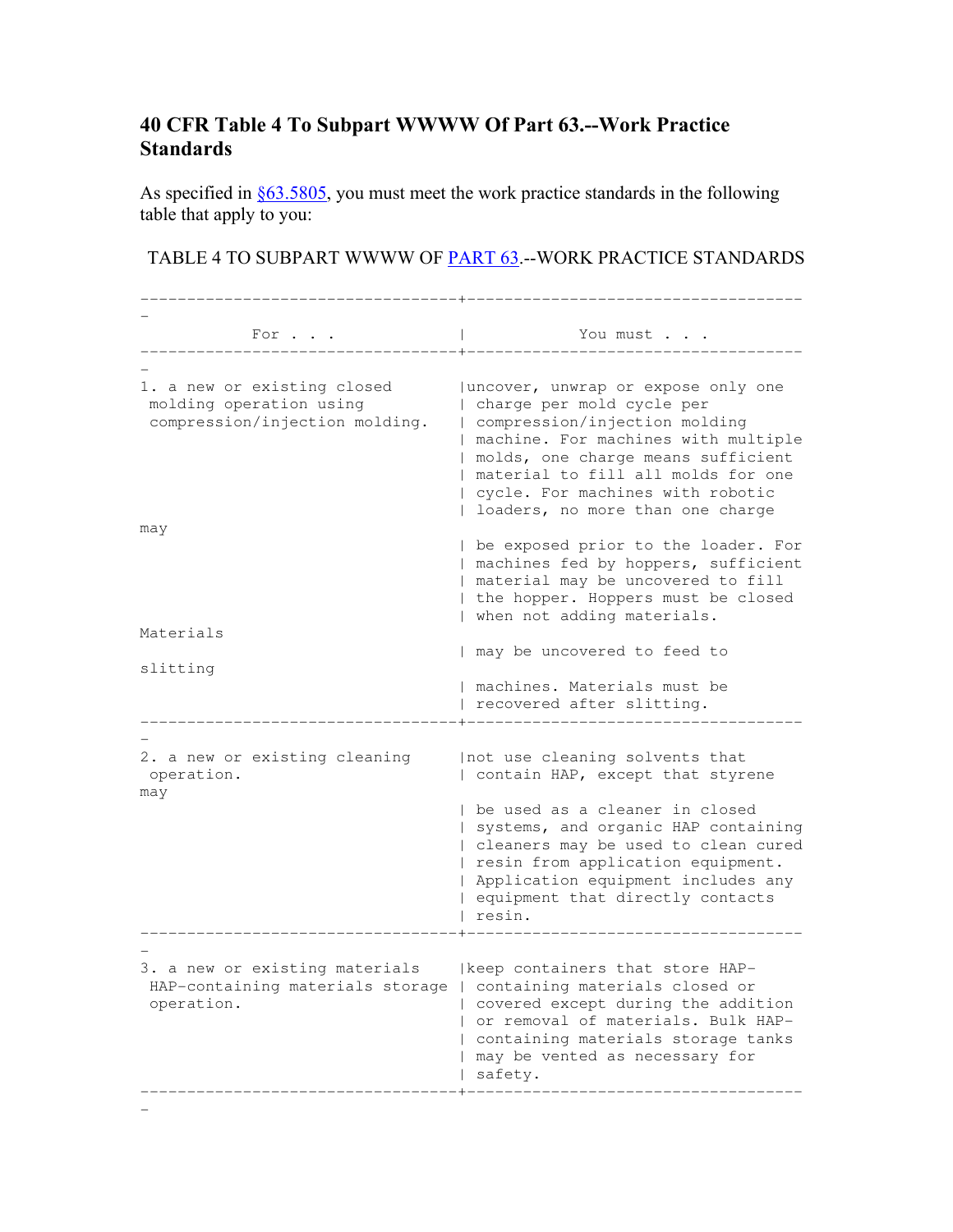4. an existing or new SMC | |close or cover the resin delivery<br>| manufacturing operation. | system to the doctor box on each | system to the doctor box on each SMC | manufacturing machine. The doctor | box itself may be open. ----------------------------------+------------------------------------ - 5. an existing or new SMC | use a nylon containing film to manufacturing operation.  $|$  enclose SMC. ----------------------------------+------------------------------------ - 6. all mixing or BMC | use mixer covers with no visible gaps manufacturing operations1. | present in the mixer covers, except | that gaps of up to 1 inch are | permissible around mixer shafts and | any required instrumentation. ----------------------------------+------------------------------------ - 7. all mixing or BMC |close any mixer vents when actual manufacturing operations**1**. | mixing is occurring, except that | venting is allowed during addition | of materials, or as necessary prior | to adding materials or opening the | cover for safety. Vents routed to a | 95 percent efficient control device | are exempt from this requirement. ----------------------------------+------------------------------------ - 8. all mixing or BMC | keep the mixer covers closed while manufacturing operations**1**. | actual mixing is occurring except | when adding materials or changing | covers to the mixing vessels. ----------------------------------+------------------------------------ - 9. a new or existing pultrusion | i. not allow vents from the building operation manufacturing parts | ventilation system, or local or that meet the following | portable fans to blow directly on or criteria:  $1,000$  or more | across the wet-out area(s), reinforcements or the glass |ii. not permit point suction of equivalent of 1,000 ends of 113 | ambient air in the wet-out area(s) yield roving or more; and have a | unless that air is directed to a cross sectional area of 60 | control device, square inches or more that is |iii. use devices such as deflectors, not subject to the 95 percent | baffles, and curtains when practical organic HAP emission reduction | to reduce air flow velocity across requirement.  $|$  the wet-out area(s), |iv. direct any compressed air | exhausts away from resin and wetout | area(s), |v. convey resin collected from drip- | off pans or other devices to | reservoirs, tanks, or sumps via | covered troughs, pipes, or other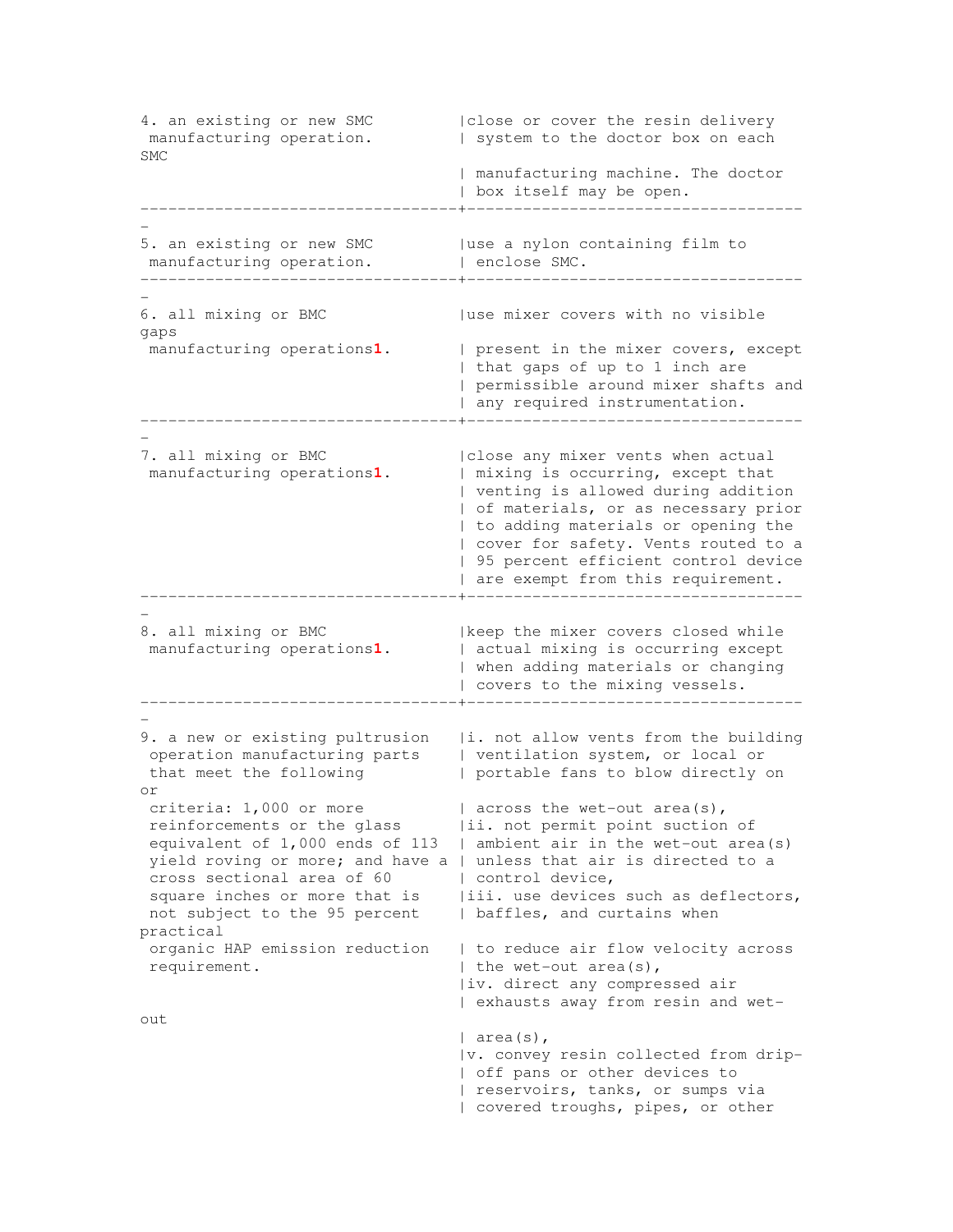|     | covered conveyance that shields the |
|-----|-------------------------------------|
|     | resin from the ambient air,         |
|     | vi. cover all reservoirs, tanks,    |
|     | sumps, or HAP-containing materials  |
|     | storage vessels except when they    |
| are |                                     |
|     | being charged or filled, and        |
|     | Ivii. cover or shield from ambient  |
| air |                                     |
|     | resin delivery systems to the wet-  |
|     | out area(s) from reservoirs, tanks, |
|     | or sumps where practical.           |
|     |                                     |
|     |                                     |

1 Containers of 5 gallons or less may be open when active mixing is taking place, or during periods when they are in process (i.e., they are actively being used to apply resin). For polymer casting mixing operations, containers with a surface area of 500 square inches or less may be open while active mixing is taking place.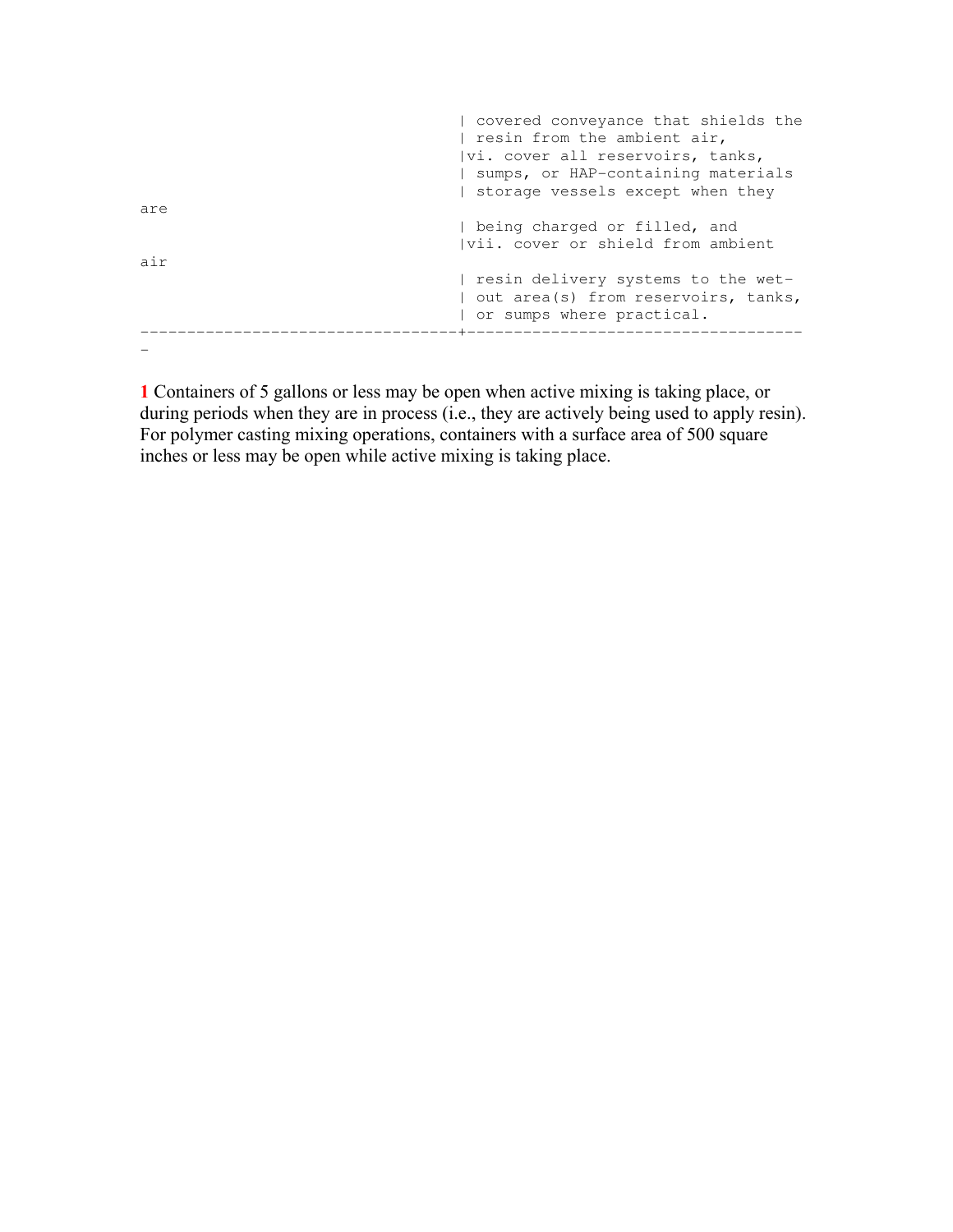Appendix F

# Subpart WWWW Table 2, Compliance Date Timelines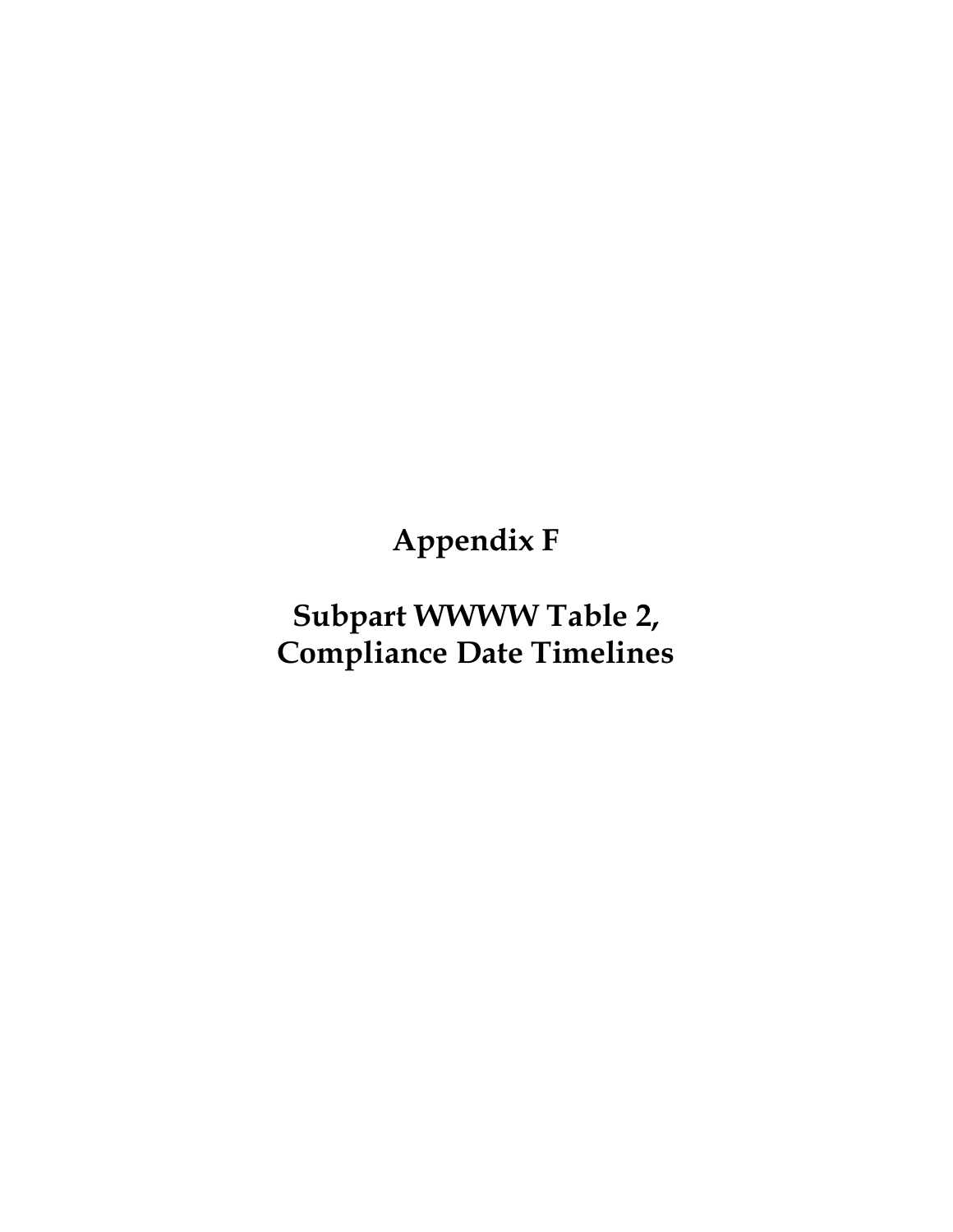#### 40 CFR Table 2 To Subpart WWWW Of Part 63.--Compliance Dates For New And Existing Reinforced Plastic Composites Facilities

#### TABLE 2 TO SUBPART WWWW OF PART 63.--COMPLIANCE DATES FOR NEW AND EXISTING REINFORCED PLASTIC COMPOSITES FACILITIES

[As required in  $\frac{8663.5800}{863.5800}$  and  $\frac{63.5840}{800}$  you must demonstrate compliance with the standards by the dates in the following table:]

|                                                                   |                                                           | Then you must                            |
|-------------------------------------------------------------------|-----------------------------------------------------------|------------------------------------------|
| comply                                                            |                                                           |                                          |
| If your facility is   And   by this date                          |                                                           |                                          |
|                                                                   |                                                           |                                          |
|                                                                   |                                                           |                                          |
| 1. An existing source   a. Is a major source   i. April 21, 2006, |                                                           |                                          |
|                                                                   | on or before the                                          | l or                                     |
|                                                                   |                                                           | publication date of  ii. You must accept |
|                                                                   | this subpart.   and meet an                               |                                          |
|                                                                   |                                                           | enforceable HAP                          |
|                                                                   |                                                           | I emissions limit                        |
|                                                                   |                                                           | below the major<br>  source threshold    |
|                                                                   |                                                           |                                          |
|                                                                   |                                                           | prior to April 21,<br>12006.             |
| 2. An existing source that                                        | Becomes a major                                           | 3 years after                            |
| is an area source.                                                | source after the   becoming a major                       |                                          |
|                                                                   | publication date of   source or April                     |                                          |
| 21,                                                               |                                                           |                                          |
|                                                                   | this subpart.                                             | 2006, whichever is                       |
|                                                                   |                                                           | later.                                   |
| 3. An existing source, and                                        | Subsequently                                              | 3 years of the date                      |
| emits less than 100 tpy of                                        | increases its                                             | your semi-annual                         |
| organic HAP from the                                              | actual organic HAP                                        | compliance report                        |
| combination of all                                                | emissions to 100                                          | indicates your                           |
| centrifugal casting and                                           | tpy or more from                                          | facility meets or                        |
| continuous lamination/                                            | these operations,                                         | exceeds the 100                          |
| tpy                                                               |                                                           |                                          |
| casting operations at the<br>$\mathbf{L}$                         | which requires that   threshold.                          |                                          |
| time of initial compliance                                        | the facility must                                         |                                          |
| with this subpart.                                                | now comply with the                                       |                                          |
|                                                                   | standards in                                              |                                          |
| 4. A new source                                                   | $$63.5805(b)$ .<br>Is a major source at   Upon startup or |                                          |
|                                                                   | startup.                                                  | April 21, 2003,                          |
|                                                                   |                                                           | I whichever is                           |
| later.                                                            |                                                           |                                          |
| 5. A new source                                                   | Is an area source at   Immediately upon                   |                                          |
|                                                                   | startup and becomes   becoming a major                    |                                          |
|                                                                   | a major source.                                           | source.                                  |
| 6. A new source, and emits                                        | Subsequently                                              | 3 years from the                         |
| less than 100 tpy of                                              | increases its                                             | date that your                           |
| $semi -$                                                          |                                                           |                                          |
| organic HAP from the                                              | actual organic HAP                                        | annual compliance                        |
| combination of all open                                           | emissions to 100                                          | report indicates                         |
| molding, centrifugal                                              | tpy or more from                                          | your facility                            |